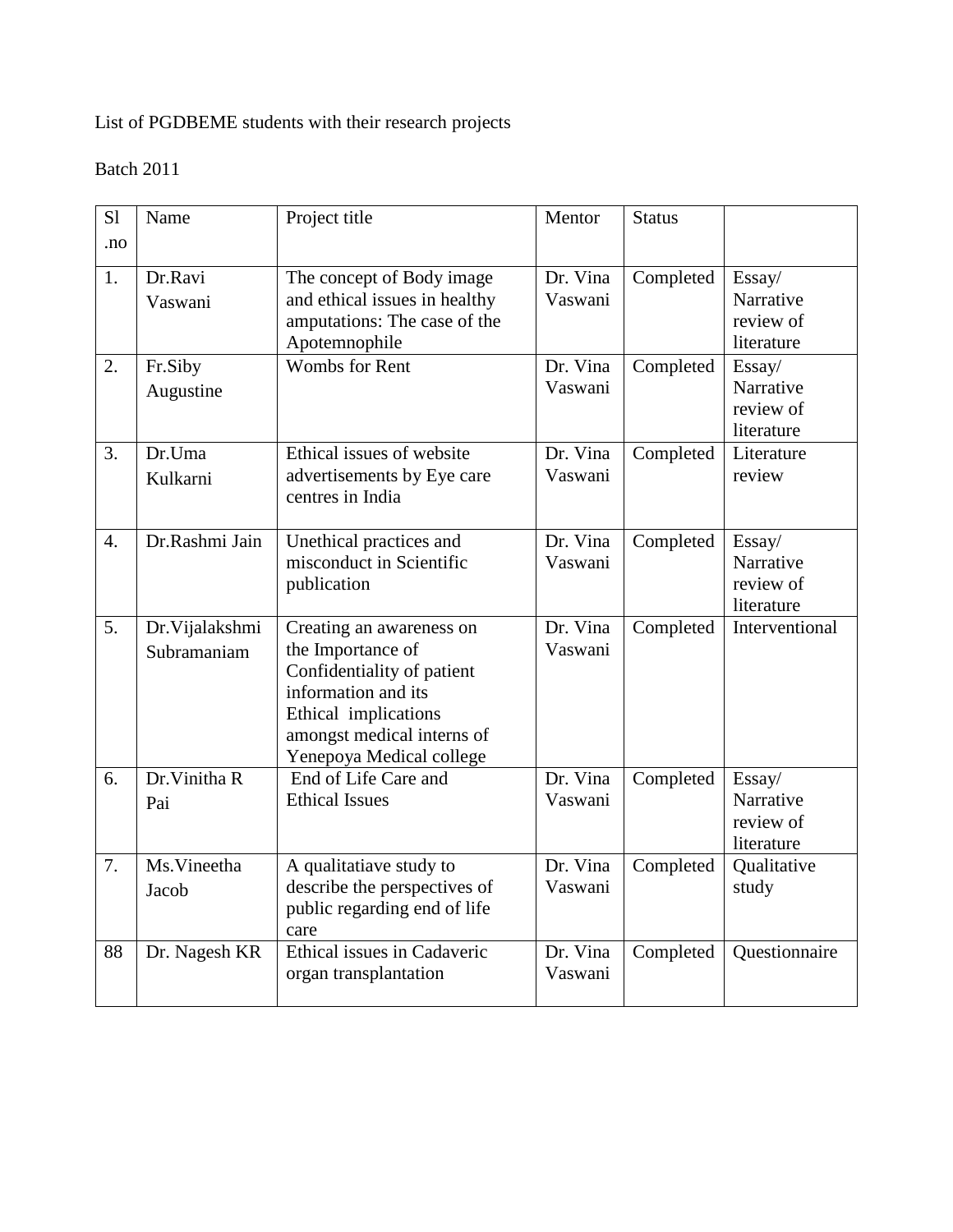| S1<br>.no        | Name                          | Project title                                                                                                                                                                                          | Mentor              | <b>Status</b>          |                                                                |
|------------------|-------------------------------|--------------------------------------------------------------------------------------------------------------------------------------------------------------------------------------------------------|---------------------|------------------------|----------------------------------------------------------------|
| 1.               | Ms.Soumy<br>a                 | The perception of Autonomy of<br>Psychiatric patients by Psychiatry<br>Nursing staff - IJRJSSM.                                                                                                        | Dr. Vina<br>Vaswani | Complet<br>ed          | Questio<br>nnaire                                              |
| 2.               | Dr.Rekha<br>Raghavan          | Willingness to participate in a study and<br>factors that influence the decision in a<br>South Indian population                                                                                       | Dr. Vina<br>Vaswani | Complet<br>ed          | Questio<br>nnaire                                              |
| 3.               | Mr.Santho<br>sh Kumar         | A Stuty to assess the knowledge<br>regarding legal and ethical concepts<br>in Nursing care among staf nurses in<br>selected hospitals at Moodbidri with<br>view to provide and information<br>booklet. | Dr. Vina<br>Vaswani | Complet<br>ed          | Questio<br>nnaire                                              |
| $\overline{4}$ . | Ms.Preema<br>Joyce D<br>Souza | A comparitive study to assess the<br>knowlede of bioethics among<br>medical and paramedical students in<br>selected colleges of Dakshina<br>Kannada District.                                          | Dr. Vina<br>Vaswani | Complet<br>ed          | Questio<br>nnaire                                              |
| 5.               | Dr.Sripada<br>G<br>Mehandale  | Informed consent in medical<br>research: Perceptions among medical<br>students - A survey                                                                                                              | Dr. Vina<br>Vaswani | Complet<br>ed          | Questio<br>nnaire                                              |
| 6.               | Dr.Animes<br>h Jain           | Undergraduate research as a tool to<br>create early awareness regarding<br>ethical principles among medical<br>undergraduates: Experience from an<br><b>Indian Medical College</b>                     | Dr. Vina<br>Vaswani | Complet<br>ed          | Interven<br>tional                                             |
| 7.               | Dr.Pratik<br>Vijay<br>Tarvadi | Critique on Hippocratic Oath                                                                                                                                                                           | Dr. Vina<br>Vaswani | Complet<br>ed          | Essay/<br>Narrativ<br>e review<br>of<br>literatur<br>${\rm e}$ |
| 8                | Mr.B A<br>Yathi<br>Kumara     | Yet to complete                                                                                                                                                                                        | Dr. Vina<br>Vaswani | Yet to<br>complet<br>e |                                                                |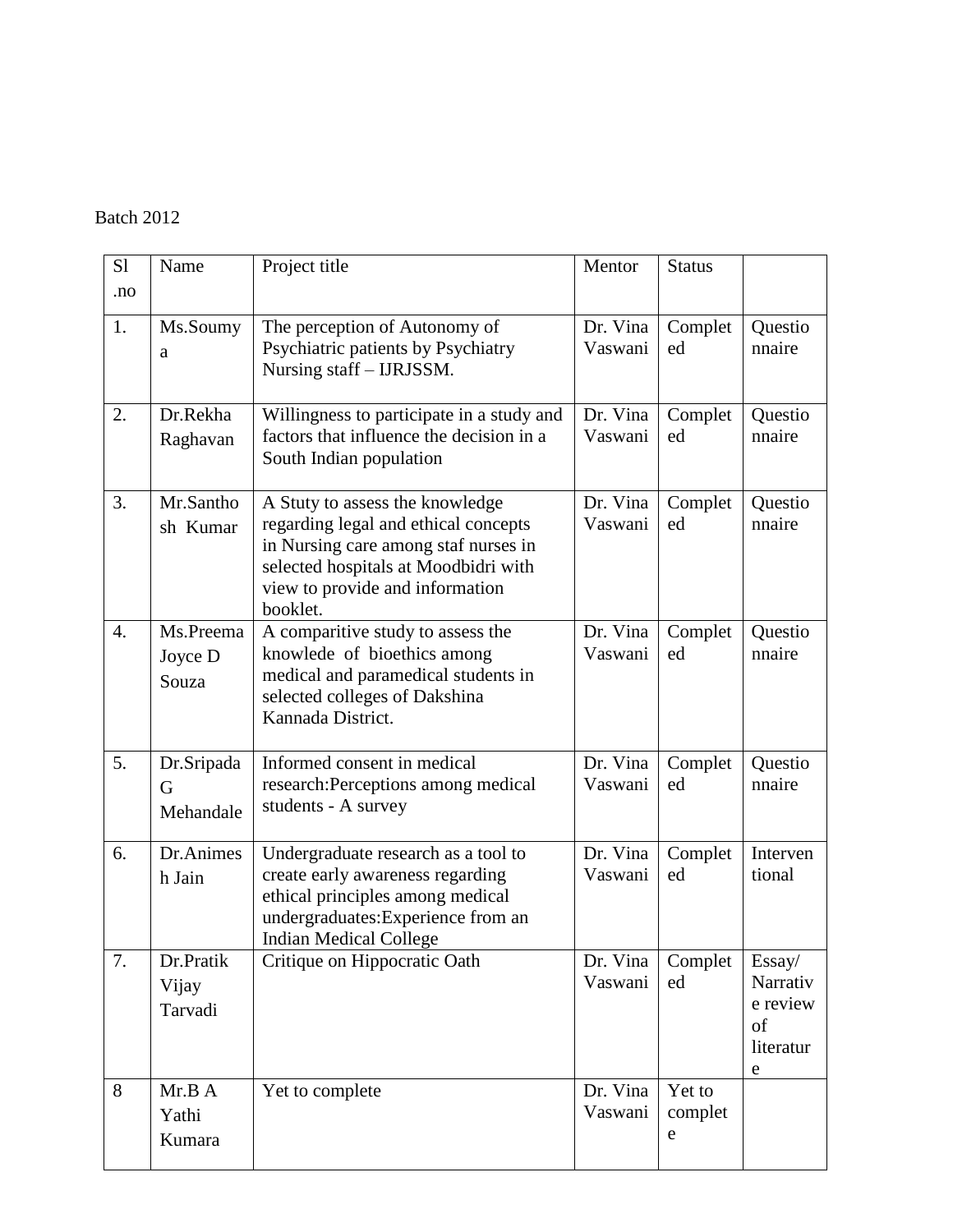|   | Swamy      |                 |                   |   |  |
|---|------------|-----------------|-------------------|---|--|
|   | Gowda      |                 |                   |   |  |
|   |            |                 |                   |   |  |
|   |            |                 |                   |   |  |
| 9 | Dr.Shailes | Yet to complete | Dr. Vina   Yet to |   |  |
|   | h          |                 | Vaswani   complet |   |  |
|   | Chintaman  |                 |                   | e |  |
|   | Mohite     |                 |                   |   |  |
|   |            |                 |                   |   |  |

| S1               | Name                                 | Project title                                                                                                                                                                     | Mentor                                         | <b>Status</b> |                   |
|------------------|--------------------------------------|-----------------------------------------------------------------------------------------------------------------------------------------------------------------------------------|------------------------------------------------|---------------|-------------------|
| .no              |                                      |                                                                                                                                                                                   |                                                |               |                   |
| 1.               | Dr.Ramy<br>a Shenoy<br>Kudpi         | Perceptions on pregnant women -<br>low educational attainment about<br>informed consent after<br>registering<br>into randomized controlled<br>trial in India-A qualitative study. | Dr.<br>Vina<br>Vaswa<br>$\overline{\text{ni}}$ | Complet<br>ed | Question<br>naire |
| 2.               | Dr.Vivek<br>S                        | Assessing ethical climate in<br><b>Academic Dentistry</b>                                                                                                                         | Dr.<br>Vina<br>Vaswa<br>ni                     | Complet<br>ed | Question<br>naire |
| 3.               | Dr.Manju<br>la<br>Shantara<br>m      | Stigma and discrimination of<br>Children with HIV AIDS                                                                                                                            | Dr.<br>Vina<br>Vaswa<br>ni                     | Complet<br>ed | Question<br>naire |
| $\overline{4}$ . | Dr.Salau<br>ddin Arif<br>K           | Ethical Issues in perception of<br>Human Dignity in Amputees                                                                                                                      | Dr.<br>Vina<br>Vaswa<br>ni                     | Complet<br>ed | Question<br>naire |
| 5.               | Dr.Bhagy<br>a B                      | An Empirical Evaluation of<br>Dignity for children with<br>Intellectual disability- A pilot<br>study                                                                              | Dr.<br>Vina<br>Vaswa<br>$\overline{\text{ni}}$ | Complet<br>ed | Question<br>naire |
| 6.               | Dr.Mado<br>na Joseph                 | Artificial reproductive<br>techniques                                                                                                                                             | Dr.<br>Vina<br>Vaswa<br>$\overline{\text{ni}}$ | Complet<br>ed | Essay             |
| 7.               | Dr.Mini I<br>$\overline{\mathsf{V}}$ | Perception of consent-<br>Laparoscopic Hysterectomy                                                                                                                               | Dr.<br>Vina<br>Vaswa<br>$\overline{\text{ni}}$ | Complet<br>ed | Question<br>naire |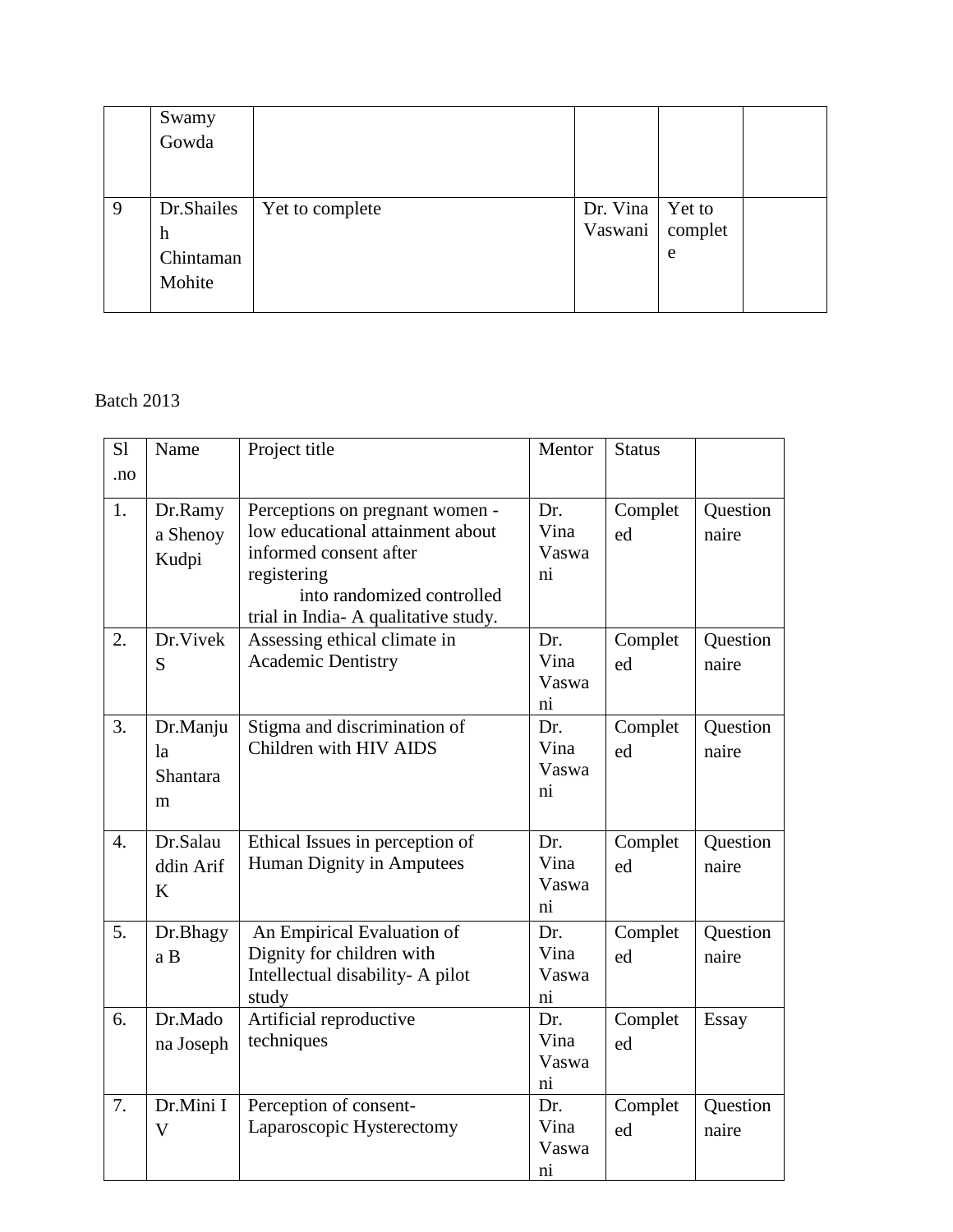| 8.      | Dr. Vivek<br>Sakthi<br>Dharan     | Who deserves the right? Ethics<br>in Abortion        | Dr.<br>Vina<br>Vaswa<br>n <sub>1</sub>         | Complet<br>ed          | Essay             |
|---------|-----------------------------------|------------------------------------------------------|------------------------------------------------|------------------------|-------------------|
| 9.      | Dr.Suche<br>tha<br>Kumari<br>N    | Ethical challenges in the care of<br>elderly persons | Dr.<br>Vina<br>Vaswa<br>$\overline{ni}$        | Complet<br>ed          | Question<br>naire |
| 10.     | Dr. Blany<br>John<br>Lobo         | Hahnemannian Oath A<br>Bioethicist's Interpretation  | Dr.<br>Vina<br>Vaswa<br>$\overline{\text{ni}}$ | Complet<br>ed          | Essay             |
| 11<br>1 | Fr.Wilfre<br>d Prakash<br>D Souza | Yet to complete                                      | Dr.<br>Vina<br>Vaswa<br>$\overline{\text{ni}}$ | Yet to<br>Complet<br>e |                   |

| S1               | Name     | Project title                     | Mentor   | <b>Status</b> |              |
|------------------|----------|-----------------------------------|----------|---------------|--------------|
| $\cdot$ n        |          |                                   |          |               |              |
| $\mathbf 0$      |          |                                   |          |               |              |
| 1.               | Anitha   | Assessment of Knowledge and       | Dr. Vina | Completed     | Questionnair |
|                  | Alagesan | awareness among practicing        | Vaswani  | Published     | e            |
|                  |          | Orthodontists in Dakshina         |          |               |              |
|                  |          | Kannada with regard to informed   |          |               |              |
|                  |          | consent in clinical practice and  |          |               |              |
|                  |          | research                          |          |               |              |
| 2.               | Aswini   | Perceptions of health care givers | Dr. Vina | Completed     | Questionnair |
|                  | Dutt R   | of mentally challenged children   | Vaswani  |               | e            |
|                  |          | with respect to Autonomy,         |          |               |              |
|                  |          | Decision-Making and Valid         |          |               |              |
|                  |          | consent                           |          |               |              |
| 3.               | Bindhu S | Knowledge, attitude,              | Dr. Vina | Completed     | Questionnair |
|                  |          | perception among students,        | Vaswani  |               | e            |
|                  |          | teachers and lay people           |          |               |              |
|                  |          | regarding Human dignity and       |          |               |              |
|                  |          | <b>Assessment of Barriers to</b>  |          |               |              |
|                  |          | whole body donation - A cross     |          |               |              |
|                  |          | sectional study                   |          |               |              |
| $\overline{4}$ . | Harikish | Placebo Control Trial : Is it     | Dr. Ravi | Completed     | Questionnair |
|                  | ore Bhat | another Tuskegee Trial? "A        | Vaswani  |               | e            |
|                  |          | study on perception of Ethical    |          |               |              |
|                  |          | Isssues in Use of Placebo in      |          |               |              |
|                  |          | Research                          |          |               |              |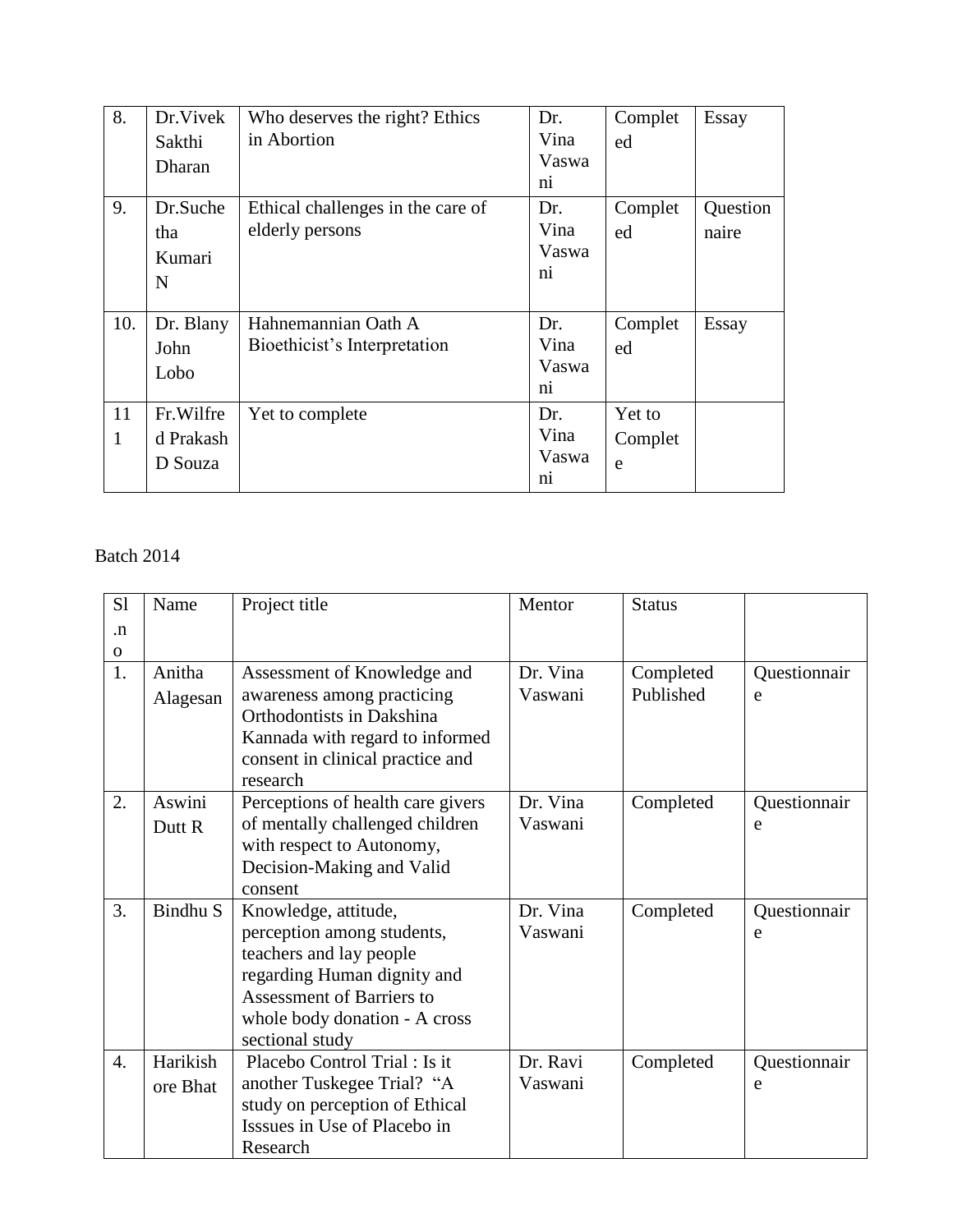| 5.  | Vijaya<br>Hegde                  | <b>Attitude of Health Care</b><br>personnel towards Ethics                                                                                                                                                                                                   | Dr. Vina<br>Vaswani | Completed          | Questionnair<br>e             |
|-----|----------------------------------|--------------------------------------------------------------------------------------------------------------------------------------------------------------------------------------------------------------------------------------------------------------|---------------------|--------------------|-------------------------------|
| 6.  | K Leena<br>Pramod                | Designer Babies are here. Are<br>we ready?                                                                                                                                                                                                                   | Dr. Vina<br>Vaswani | Completed          | Questionnair<br>e             |
| 7.  | Abhay S<br>Nirgude               | Determining the competencies<br>for public health ethicist.                                                                                                                                                                                                  | Dr. Vina<br>Vaswani | Completed          | Essay/<br>Narrative<br>review |
| 8.  | Rajesh<br>M                      | A study to evaluate the<br>knowledge of dental faculty<br>towards ethical issues about<br>stem cell therapy in Bangalore                                                                                                                                     | Dr. Vina<br>Vaswani | Completed          | Questionnair<br>e             |
| 9.  | Sahana<br>Acharya                | Knowledge, attitude and<br>perception of health care ethics<br>among technicians in a tertiary<br>care hospital in South India                                                                                                                               | Dr. Vina<br>Vaswani | Completed          | Questionnair<br>e             |
| 10. | Tharun<br>Varghese<br>Jacob      | A comparative study on the<br>knowledge, awareness and<br>attitudes on the varied ethical<br>aspects of oral fluids (saliva)<br>among undergraduate (interns)<br>and postgraduate students in a<br>private dental college in<br>Trivandrum district (Kerala) | Dr. Vina<br>Vaswani | Completed          | Questionnair<br>e             |
| 11. | Viji<br>Prasad C                 | Attitude of Doctors and<br><b>Staff Nurses towards</b><br>Euthanasia in selected<br>hospitals in Mangalore $- A$<br>Pilot study                                                                                                                              | Dr. Vina<br>Vaswani | Completed          | Questionnair<br>e             |
| 12. | Ann Jose<br>Kannam<br>pally      | <b>Institutional Ethics Committees</b><br><b>Constitution and Compliance</b><br>with Recommended Guidelines<br>in and around Mangalore $- A$<br><b>Pilot Survey</b>                                                                                          | Dr. Uma<br>Kulkarni | Completed          | Questionnair<br>e             |
| 13  | Hassan<br>Imran<br>Mohtesh<br>am | Yet to Complete                                                                                                                                                                                                                                              |                     | Yet to<br>Complete |                               |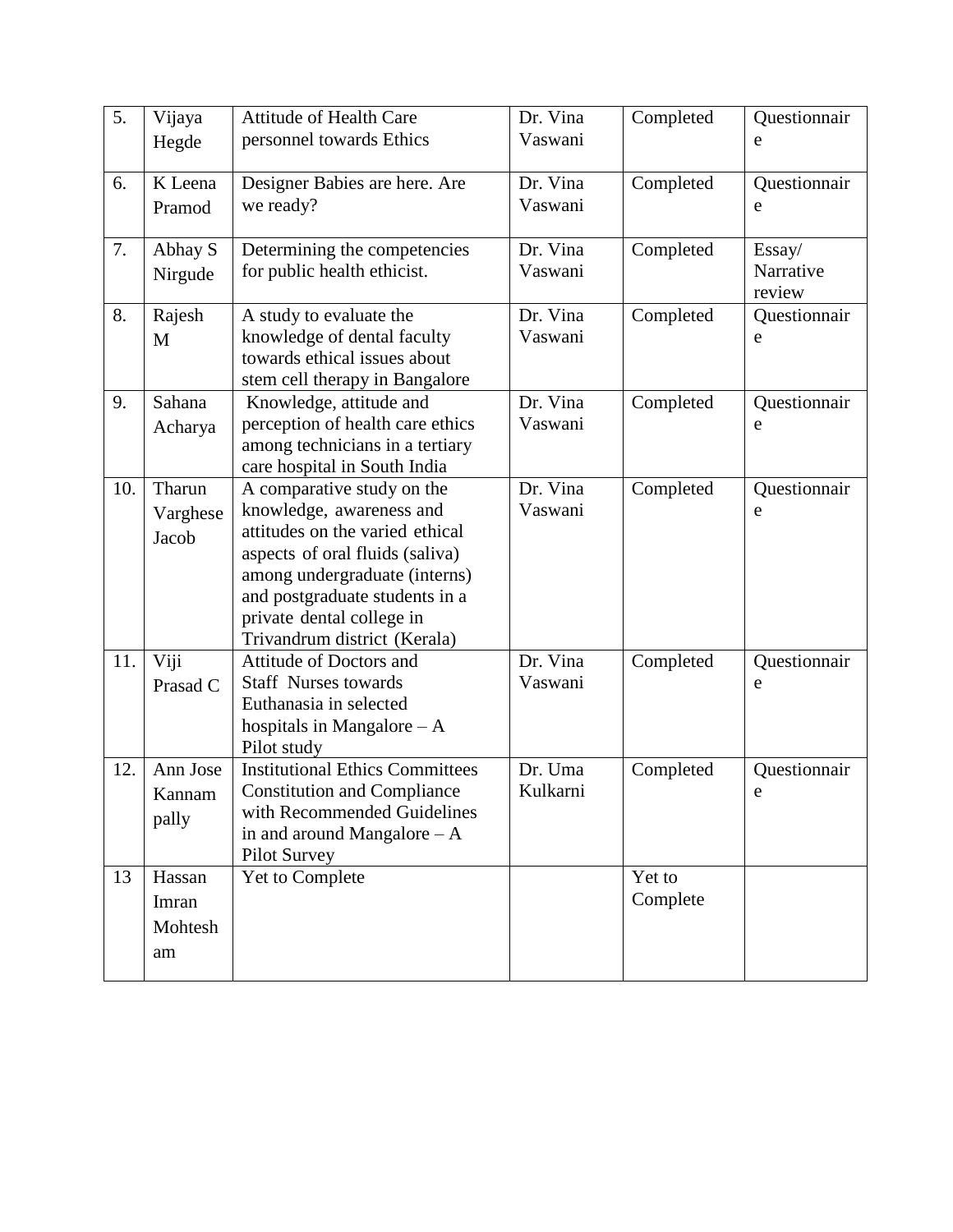| S1  | Name                | Project title                                                                | Mentor              | <b>Status</b> |                   |
|-----|---------------------|------------------------------------------------------------------------------|---------------------|---------------|-------------------|
| .no |                     |                                                                              |                     |               |                   |
| 1.  | <b>Bhakti</b>       | "Perception of euthanasia and palliative                                     | Dr. Vina            |               | Questio           |
|     | Sadhu               | care among the health professionals                                          | Vaswani             |               | nnaire            |
|     |                     | and non health professionals at a                                            |                     |               |                   |
|     |                     | tertiary care hospital, Mangalore."                                          |                     |               |                   |
|     |                     |                                                                              |                     |               |                   |
| 2.  | Caroline<br>D'Souza | Assessment of awareness regarding                                            | Dr. Vina<br>Vaswani |               | Questio<br>nnaire |
|     |                     | ethical aspects of organ donation<br>among patients visiting Dental hospital |                     |               |                   |
|     |                     | $- A$                                                                        |                     |               |                   |
|     |                     | pilot study                                                                  |                     |               |                   |
| 3.  | Manal               | Study of the assessment of knowledge                                         | Dr. Vina            |               | Questio           |
|     | Hassan              | of ethical aspects of genetically                                            | Vaswani             |               | nnaire            |
|     |                     | modified foods among the life                                                |                     |               |                   |
| 4.  | Pooja               | science students & faculty<br><b>Awareness of Scientific Misconduct</b>      | Dr. Vina            |               | Questio           |
|     | Shetty              | among the tertiary hospital health                                           | Vaswani             |               | nnaire            |
|     |                     | care professionals                                                           |                     |               |                   |
| 5.  | Seemantini          | The public view on Ethical aspects of                                        | Dr. Vina            |               | Questio           |
|     | <b>TS</b>           | parenting by LGBT individuals                                                | Vaswani             |               | nnaire            |
| 6.  | Prerna              | Knowledge and Attitudes regarding                                            | Dr. Vina            |               | Questio           |
|     | Shetty              | <b>Advance Directives among doctors</b>                                      | Vaswani             |               | nnaire            |
|     |                     | working at a Tertiary Care Hospital                                          |                     |               |                   |
|     |                     | of Mangalore City                                                            |                     |               |                   |
| 7.  | Vikram              | Awareness of "Codes of Medical                                               | Dr. Vina            |               | Questio           |
|     | Palimar             | Ethics" in tomorrow's Doctors                                                | Vaswani             |               | nnaire            |
| 8.  | Poonam              | Developing a Framework for Ethics                                            | Dr. Vina            |               | Delphie           |
|     | Ramesh<br>Naik      | <b>Education in Medical Schools: A</b><br>modified Delphie Technique         | Vaswani             |               | method            |
| 9.  | Chandra             | Book Review - The Diving Bell And                                            | Dr. Vina            |               | <b>Book</b>       |
|     | Kumar               | The Butterfly                                                                | Vaswani             |               | review            |
|     | <b>Ballal</b>       | Jean-Dominique Bauby                                                         |                     |               |                   |
|     |                     | Translated from the French By                                                |                     |               |                   |
|     |                     | Jeremy Leggatt, 1998                                                         |                     |               |                   |
| 10. | Qudusia             | Knowledge, attitude and perception                                           | Dr. Vina            |               | Questio           |
|     | Sultana             | about surrogacy among urban                                                  | Vaswani             |               | nnaire            |
|     |                     | working women.                                                               |                     |               |                   |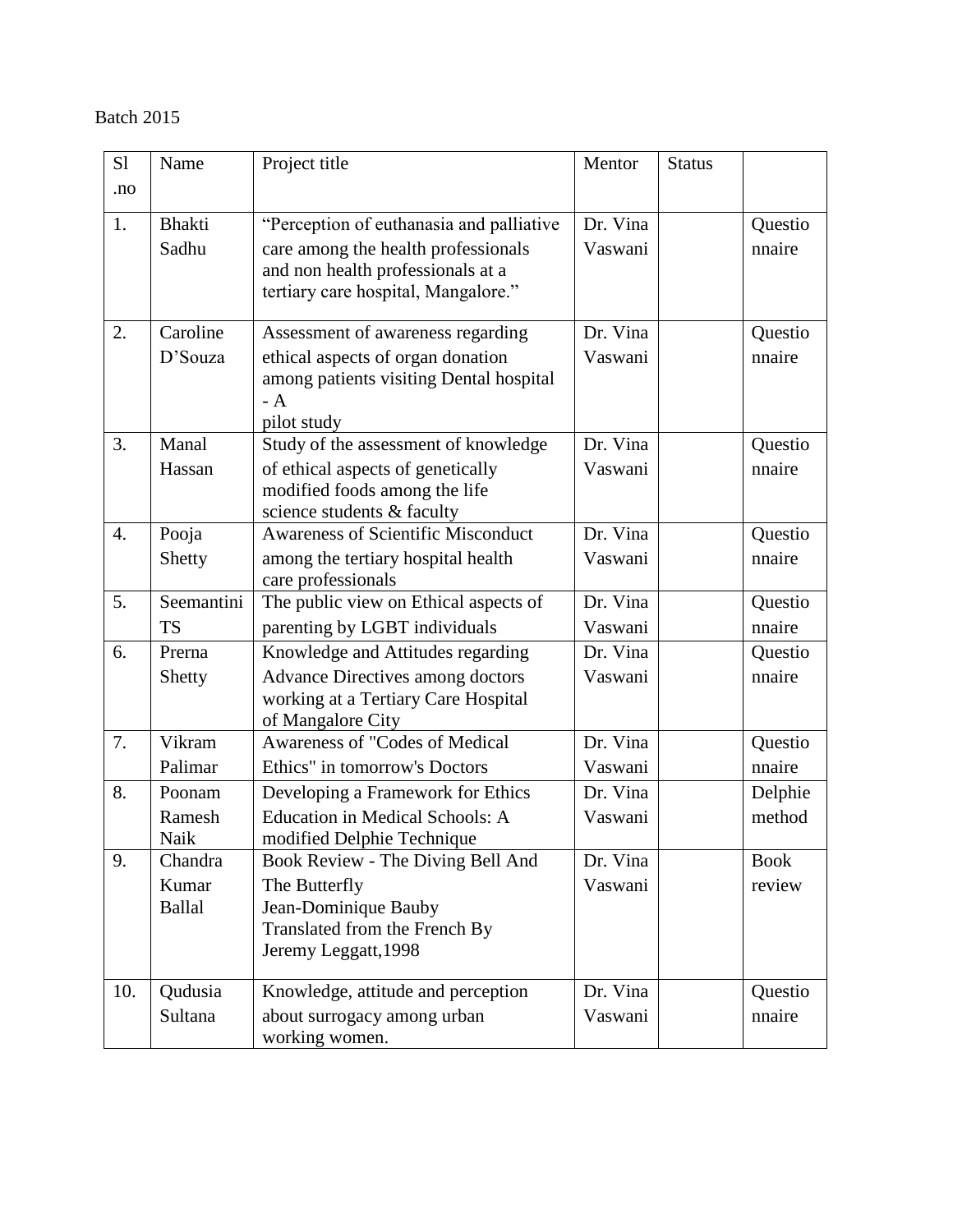| Sl.no            | Name                                | Project title                                                                                                                                                                | Mentor              | Date of<br>joining   | <b>Status</b>                   |                                  |
|------------------|-------------------------------------|------------------------------------------------------------------------------------------------------------------------------------------------------------------------------|---------------------|----------------------|---------------------------------|----------------------------------|
| 1.               | Dr. Vinay<br>Kumar V                | Ethical perspective on<br>procuring and<br>use of Cadaver for<br>teaching<br>Anatomy: A literarture<br>review                                                                | Dr Ravi<br>Vaswani  | 9<br>January<br>2016 | Completed                       | Essay                            |
| 2.               | Dr. Smrithi<br>Shetty C             | Knowledge and attitude<br>concerning<br>homosexuality among<br>medical<br>students and interns<br>in a private medical<br>college in<br>Mangalore: Ethical<br>considerations | Dr. Uma<br>Kulkarni | 9<br>January<br>2016 | Completed                       | Questionn<br>aire                |
| 3.               | Dr. Rathy R                         | Knowledge, Attitude and<br>Practice of<br><b>Research Ethics Among</b><br>Dental<br>Professionals in Dental<br>Colleges of<br>South Kerala - A Pilot<br>Study                | Dr. Vina<br>Vaswani | 9<br>January<br>2016 | Completed<br>with 2017<br>batch | Questionn<br>aire                |
| $\overline{4}$ . | Ms. Kanojia<br>Shivani<br>Shivkumar | A study on the<br>maintainance of<br>confidentiality of<br>HIV positive<br>patients in YMCH<br>with an ethical<br>perspective                                                | Dr. Uma<br>Kulkarni | 9<br>January<br>2016 | Completed                       | Review of<br>hospital<br>records |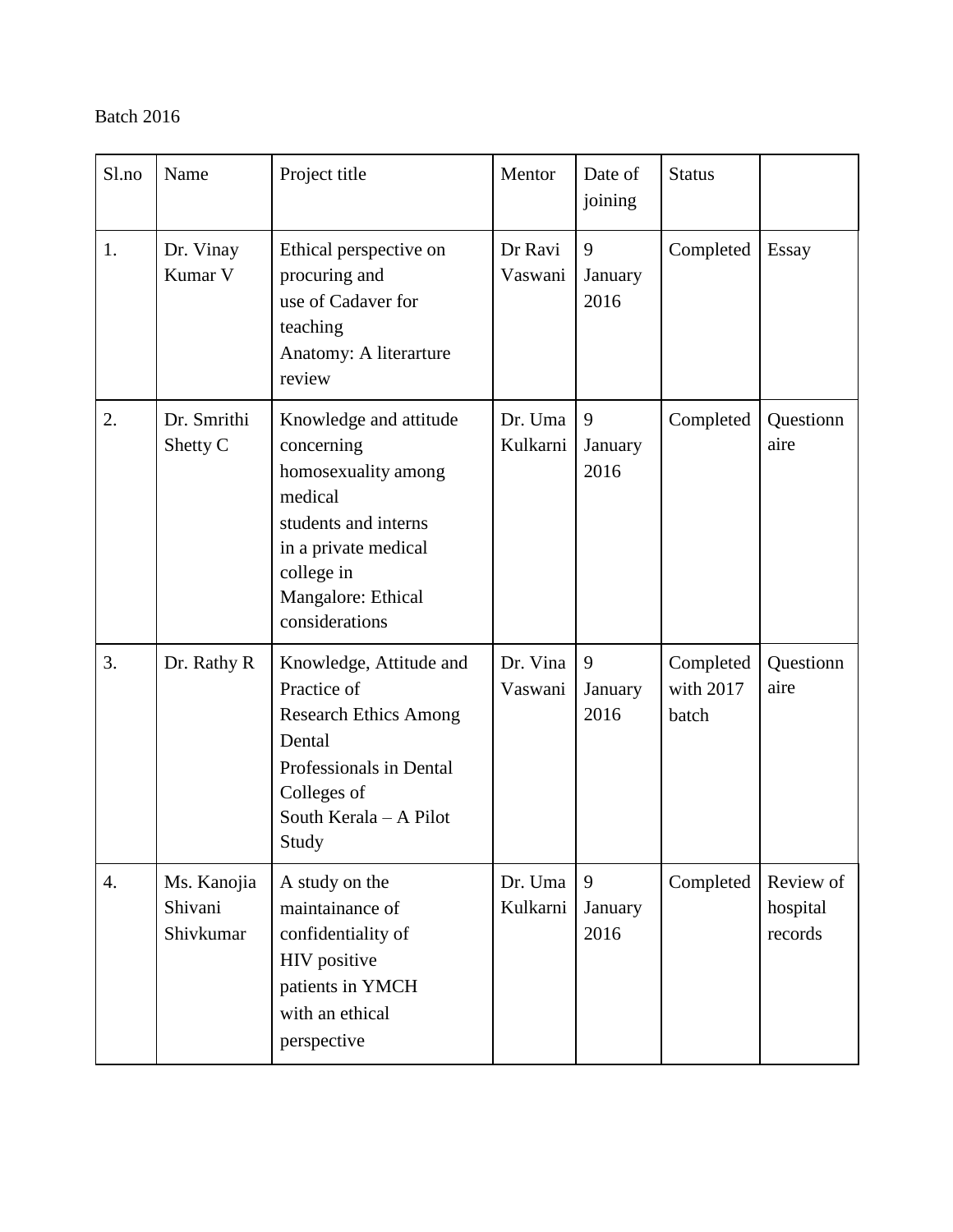| 5.  | Dr. Tapati<br>Bhattacharje<br>e | A study to assess the<br>knowledge &<br>perceptions of staff nurses<br>about<br>consenting process in a<br>tertiary care hospital in<br>Pune                                        | Dr. Vina<br>Vaswani | 9<br>January<br>2016 | Completed              | Questionn<br>aire |
|-----|---------------------------------|-------------------------------------------------------------------------------------------------------------------------------------------------------------------------------------|---------------------|----------------------|------------------------|-------------------|
| 6.  | Ms. Nisha<br>N<br>Deshpande     | A study to assess the<br>opinion of the population<br>residing in Poona city of<br>Maharastra on "Is it<br>ethical to send the<br>parents to the old age<br>home"?                  | Dr. Uma<br>Kulkarni | 9<br>January<br>2016 | Completed              | Questionn<br>aire |
| 7.  | Dr. Vinej<br>Somaraj            | Ethical perspective on<br>procuring and use of<br>cadaver for teaching<br>anatomy: a literature<br>review                                                                           | Dr. Vina<br>Vaswani | 9<br>January<br>2016 | Yet to<br>complet<br>e | <b>Essay</b>      |
| 8.  | Divia Paul A                    | Evaluation<br>of<br>the<br>effectiveness in<br>perception<br>$\&$<br>execution of ethical<br>role responsibilities<br>relevant to nursing<br>practice<br>among<br>nursing faculties | Dr. Uma<br>Kulkarni | 9<br>January<br>2016 | Completed              | Questionn<br>aire |
| 9.  | Dr. Padmini<br>Thalanjeri       | Gene Editing: A medical<br>perspective                                                                                                                                              | Dr Ravi<br>Vaswani  | 9<br>January<br>2016 | Completed              | Essay             |
| 10. | Dr. Grrishma<br>B               | Emerging ethical<br>dilemmas in the<br>use of computers in<br>decision making<br>in healthcare                                                                                      | Dr. Vina<br>Vaswani | 9<br>January<br>2016 | Completed              | Essay             |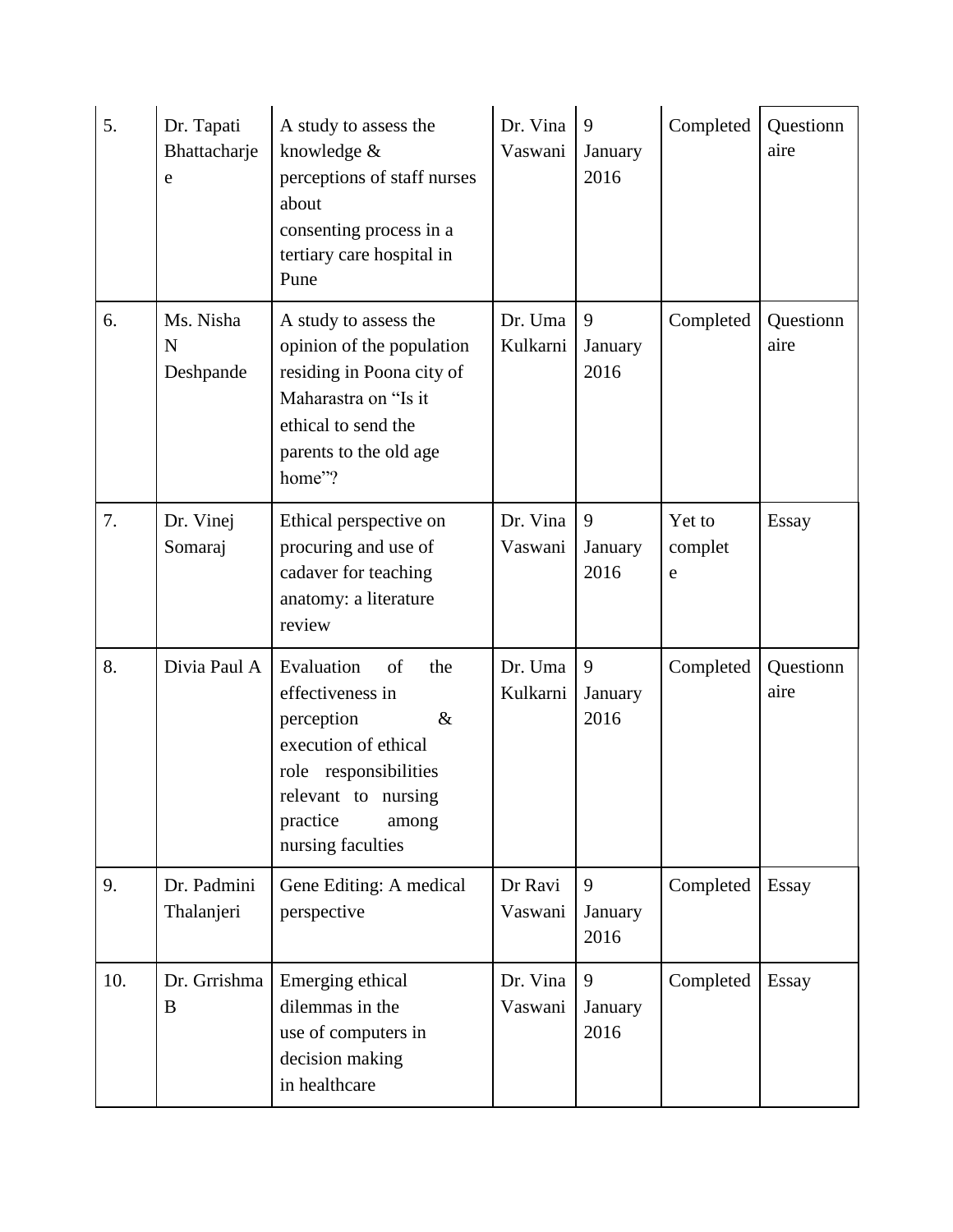| 11. | Dr. Firdous<br>Khan | Attitude towards<br>Euthanasia among<br>students of Arts and<br>Science College | Dr. Uma $ 9$<br>Kulkarni | January<br>2016 | Completed   Questionn | aire |
|-----|---------------------|---------------------------------------------------------------------------------|--------------------------|-----------------|-----------------------|------|
|     |                     | in Mangalore                                                                    |                          |                 |                       |      |

| 12.                                                                                                                                                                                | Ms. Sachitha<br>Developing Curriculum for<br>Academic Programme in<br>Nandagopal<br>Medical<br>Humanities                                              |                                                                                                                                  | Dr. Vina<br>Vaswani  | 9<br>January<br>2016 | Completed                           | Delphie           |
|------------------------------------------------------------------------------------------------------------------------------------------------------------------------------------|--------------------------------------------------------------------------------------------------------------------------------------------------------|----------------------------------------------------------------------------------------------------------------------------------|----------------------|----------------------|-------------------------------------|-------------------|
| 13.                                                                                                                                                                                | Dr. Kuldeep<br>Research on animal model<br>Kaushik<br>& current<br>UGC guideline on animal<br>dissection<br>& experimentation :<br>A critical analysis |                                                                                                                                  | Dr Ravi<br>Vaswani   | 9<br>January<br>2016 | Completed                           | Essay             |
| 14.                                                                                                                                                                                | Dr. Vasudha<br>Devi                                                                                                                                    | <b>Ethical Decision Making:</b><br>Is there a need for Ethics<br>Consultancy<br>Services in Tertiary Care<br>Hospitals in India? | Dr Ravi<br>Vaswani   | 9<br>January<br>2016 | Complete<br>d with<br>batch<br>2017 | Questionn<br>aire |
| 15.<br>Dr. Kelvin<br>Knowledge of Indian<br>Council of<br>Peter Pais<br>Medical Research (ICMR)<br>regulations 2006 by the<br>ethical review board<br>members in Mangaluru<br>City |                                                                                                                                                        | Dr. Vina<br>Vaswani                                                                                                              | 9<br>January<br>2016 | Completed            | Questionn<br>aire                   |                   |
| 16.                                                                                                                                                                                | Dr.<br>Mohammadi<br>Begum                                                                                                                              | Ethical issues in the stem<br>cells<br>research - an updated<br>commentary                                                       | Dr. Vina<br>Vaswani  | 9<br>January<br>2016 | Completed                           | <b>Essay</b>      |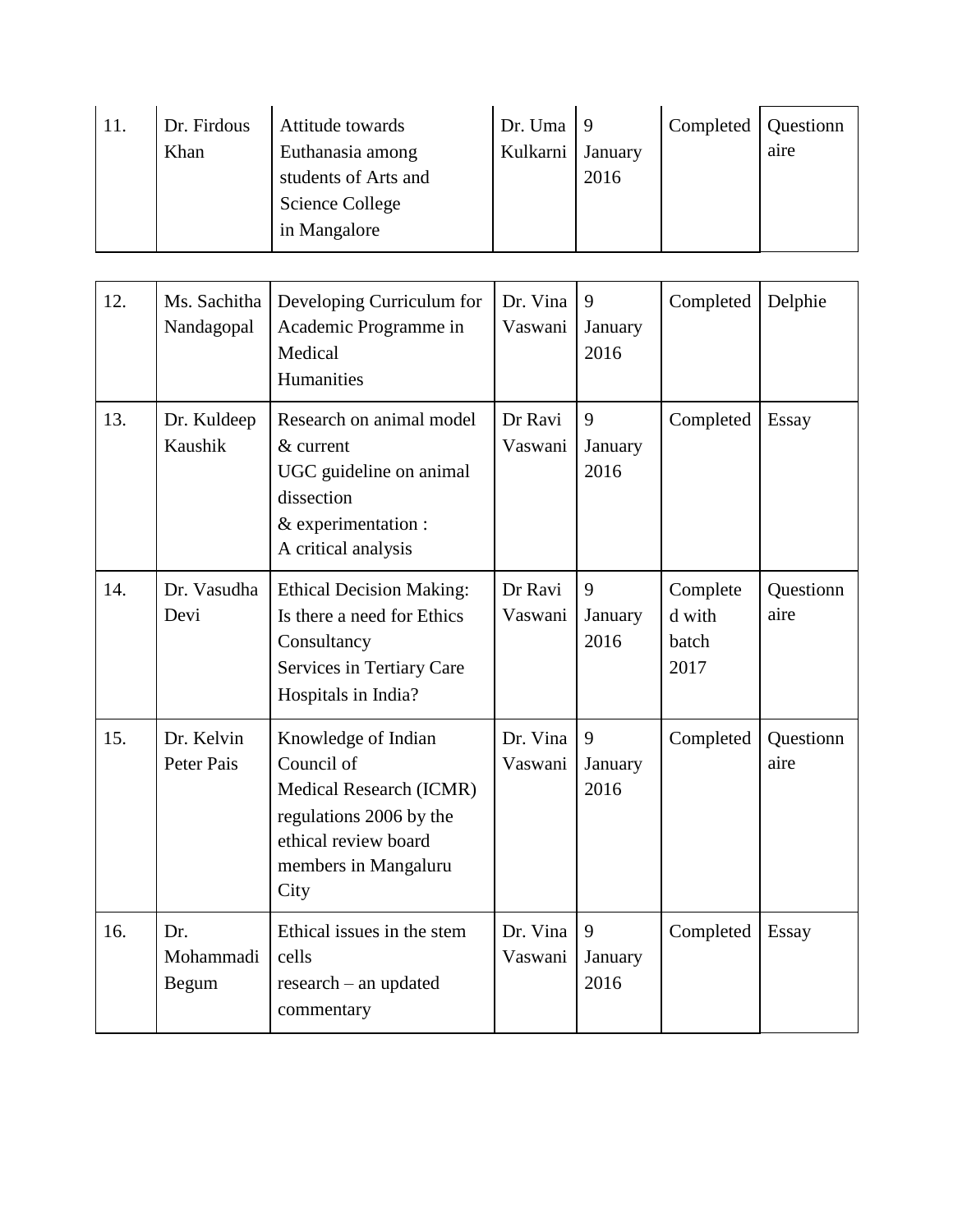| 17. | Dr. Anand<br>Sekhar                                                                                                                                        | A qualitative study on-The<br>gap<br>between the perception of<br><b>Information transfer</b><br>during the process of<br>Informed Consent prior to<br>Dento-alveolar<br>Extractions between an<br>Oral and Maxillofacial<br>Surgeon and Adult<br>Patients | Dr Ravi<br>Vaswani  | 9<br>January<br>2016 | Completed              | Qualitativ<br>e   |
|-----|------------------------------------------------------------------------------------------------------------------------------------------------------------|------------------------------------------------------------------------------------------------------------------------------------------------------------------------------------------------------------------------------------------------------------|---------------------|----------------------|------------------------|-------------------|
| 18. | Dr. Nimi<br>Susan<br>Mathew                                                                                                                                | "A qualitative study<br>on the hindrances in<br>effective tobacco<br>cessation"                                                                                                                                                                            | Dr. Uma<br>Kulkarni | 9<br>January<br>2016 | Completed              | Qualitativ<br>e   |
| 19. | Dr.<br>A study of knowledge,<br>attitude &<br>Shahistha<br>practice on ethical issues in<br>Parveen<br>authorship among<br>medical & dental<br>researchers |                                                                                                                                                                                                                                                            | Dr. Uma<br>Kulkarni | 9<br>January<br>2016 | Completed<br>Published | Questionn<br>aire |
| 20. | Dr. Rohan<br>Mascarenhas                                                                                                                                   | A study of ethical issues in<br>welfare<br>schemes for vulnerable<br>sections of<br>the population                                                                                                                                                         | Dr. Vina<br>Vaswani | 9<br>January<br>2016 | Completed              | Questionn<br>aire |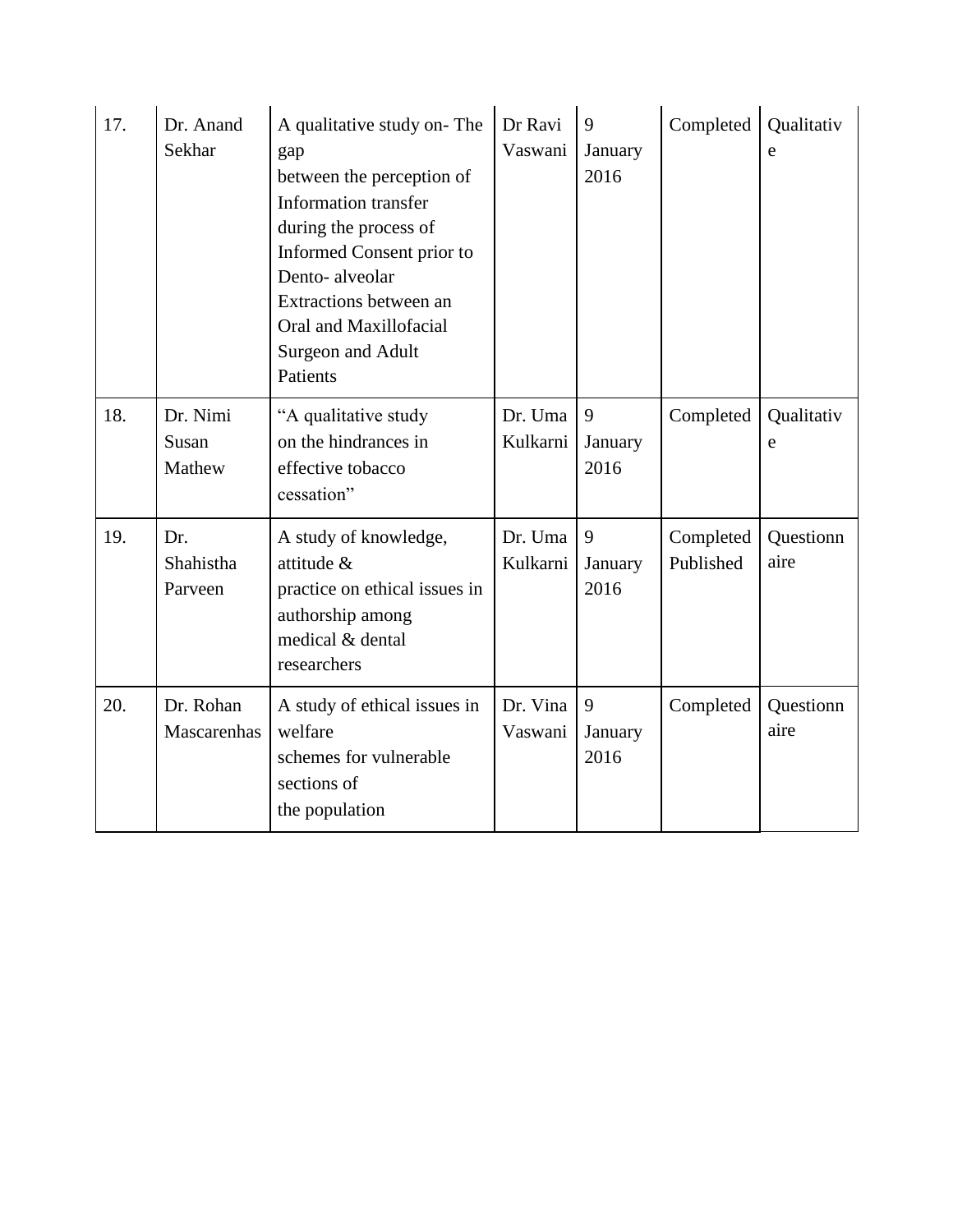| <b>SL</b>                                                                                                                                                                             | Student                                                                                                                                             | Project Title                                                                                                                                                                                                                                                                                                                              | Mentor              | Date of<br>joining   | <b>Status</b>          |                   |
|---------------------------------------------------------------------------------------------------------------------------------------------------------------------------------------|-----------------------------------------------------------------------------------------------------------------------------------------------------|--------------------------------------------------------------------------------------------------------------------------------------------------------------------------------------------------------------------------------------------------------------------------------------------------------------------------------------------|---------------------|----------------------|------------------------|-------------------|
| 1.<br>Dr.<br>Sudarshan<br>Pai U                                                                                                                                                       |                                                                                                                                                     | Are Doctors Strike Ethically<br>Justifiable?<br>A Cross Sectional study<br>regarding reasons, ethical<br>justification, and ethical<br>issues in implementation of<br>service Blackout (strike) by<br>Doctors (Physicians) and the<br>perception of this service<br>blackout (strike) among the<br>public<br>(patients) in Mangalore city. | Dr. Uma<br>Kulkarni | 9<br>January<br>2017 | Completed              | Questionn<br>aire |
| 2.                                                                                                                                                                                    | An objective assessment of<br>Dr.<br>websites of indexed Indian<br>Madhavi<br>biomedical journals for<br>Bhargava<br>ethical publication<br>process |                                                                                                                                                                                                                                                                                                                                            | Dr. Vina<br>Vaswani | 9<br>January<br>2017 | Completed<br>Published | Website<br>review |
| 3.                                                                                                                                                                                    | Dr. Saurabh<br>Kumar                                                                                                                                | Perception of Medical<br>Undergraduates about Social<br><b>Responsibility in Health</b>                                                                                                                                                                                                                                                    | Dr. Uma<br>Kulkarni | 9<br>January<br>2017 | Completed              | Questionn<br>aire |
| Ms. Smitha<br>Ethical<br><b>Issues</b><br>4.<br>D<br>encountered by<br>Physiotherapists<br>in the<br>Rehabilitation<br>of<br>Geriatric Patients in<br>Private<br>Practice<br>Settings |                                                                                                                                                     | Dr. Uma<br>Kulkarni January                                                                                                                                                                                                                                                                                                                | 9<br>2017           | Completed            | Questionai<br>re       |                   |
| 5.                                                                                                                                                                                    | Knowledge, Attitudes and<br>Dr. Dhanya<br>Practice<br>R S<br>Towards Ethical Concerns in<br>conducting Dental Camps<br>among Dentists in a District |                                                                                                                                                                                                                                                                                                                                            | Dr Ravi<br>Vaswani  | 9<br>January<br>2017 | Completed              | Questionn<br>aire |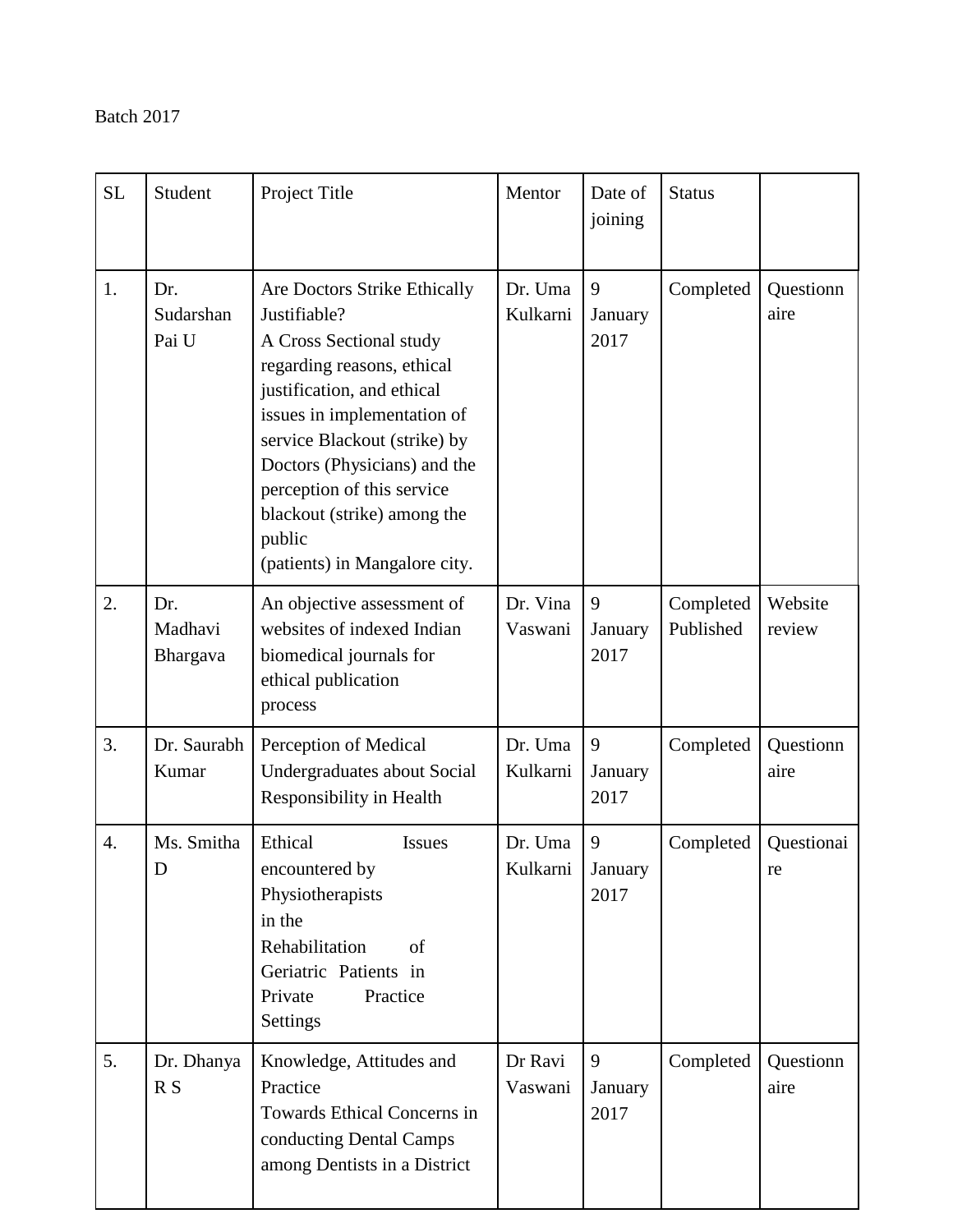|    |                       | in Central Kerala                                                                                                               |                     |                      |           |                   |
|----|-----------------------|---------------------------------------------------------------------------------------------------------------------------------|---------------------|----------------------|-----------|-------------------|
| 6. | Dr. Neelam<br>Puthran | A study of medical ethics<br>committees: Transparency<br>in the<br>public domain                                                | Dr. Vina<br>Vaswani | 9<br>January<br>2017 | Completed | Questionn<br>aire |
| 7. | Dr. Roshan<br>Shetty  | "Knowledge and attitude<br>towards plagiarism among<br>Post Graduate<br>students at a teaching Dental<br>Institute in Mangalore | Dr Ravi<br>Vaswani  | 9<br>January<br>2017 | Completed | Questionn<br>aire |
| 8. | Dr. Karthik<br>M      | Ethics in Assisted<br>Reproductive<br>Techniques: A Review of                                                                   | Dr. Uma<br>Kulkarni | 9<br>January<br>2017 | Completed | Review            |

| Sl. | Student                              | Project title                                                                                                                       | Mentor              | Date of<br>joining   | <b>Status</b>          |                   |
|-----|--------------------------------------|-------------------------------------------------------------------------------------------------------------------------------------|---------------------|----------------------|------------------------|-------------------|
| 1.  | Ms.<br>Mudassir<br>Rashid Baba       | The social and ethical issue.<br>faced by<br>chronically ill female cancer<br>patients                                              | Dr. Vina<br>Vaswani | 9<br>January<br>2018 | Completed              | Questionn<br>aire |
| 2.  | Dr.<br>Varalakshmi<br>K <sub>L</sub> | Life after death: Knowledge<br>and<br>attitude of medical and<br>engineering<br>students from South India<br>body donation in<br>on | Dr. Uma<br>Kulkarni | 9<br>January<br>2018 | Completed<br>Published | Questionn<br>aire |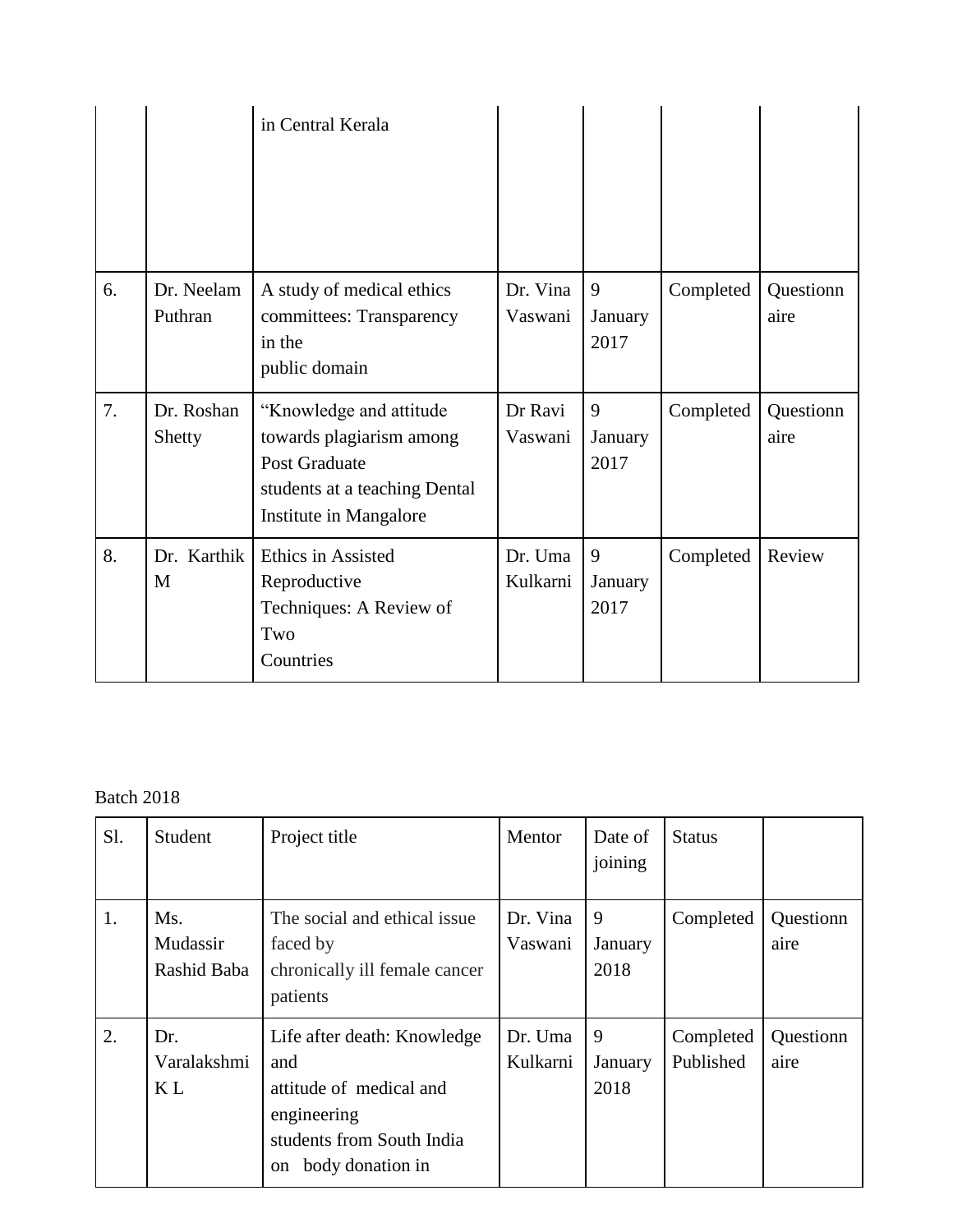|                  |                                                                                                                                                                                             | medical education                                                                                                                               |                       |                      |                        |                   |
|------------------|---------------------------------------------------------------------------------------------------------------------------------------------------------------------------------------------|-------------------------------------------------------------------------------------------------------------------------------------------------|-----------------------|----------------------|------------------------|-------------------|
| 3.               | Dr. Ashwini<br>K Shetty                                                                                                                                                                     | Knowledge, attitude and<br>practice of<br>healthcare ethics among final<br>year<br>medical and nursing<br>students at a college in<br>Bangalore | Dr Ravi<br>Vaswani    | 9<br>January<br>2018 | Completed<br>Published | Questionn<br>aire |
| $\overline{4}$ . | Ms. Veena<br>To assess the knowledge,<br>Pais<br>attitude and practice of<br>health care ethics<br>among medical, dental and<br>physiotherapy postgraduate<br>students<br>$-$ A pilot study |                                                                                                                                                 | Dr. Vina<br>Vaswani   | 9<br>January<br>2018 | Completed              | Questionn<br>aire |
| 5.               | Ms. Rashmi<br>The need for integration of<br>K S<br>medical<br>ethics into undergraduate<br>medical<br>curriculum- Instructor's and<br>student's perspectives.                              |                                                                                                                                                 | Dr. Uma<br>Kulkarni   | 9<br>January<br>2018 | Completed<br>Published | Questionn<br>aire |
| 6.               | Dr. Pratik<br>Kumar<br>Chatterjee                                                                                                                                                           | Perception of Empathy<br>among<br>Undergraduate Medical-<br>Students: A<br><b>Cross-sectional Study</b>                                         | Dr Ravi<br>Vaswani    | 9<br>January<br>2018 | Completed              | Questionn<br>aire |
| 7.               | Dr. Vandana<br>Raghunath                                                                                                                                                                    | FIRST-IN-HUMAN"<br>vaccine trials<br>- A Review of Ethical Issues                                                                               | Dr. Vina<br>Vaswani   | 9<br>January<br>2018 | Completed              | Essay             |
| 8.               | Dr. Teenu<br>Thomas                                                                                                                                                                         | Ethical considerations in<br>vaccination programmes - A<br>questionnaire based study                                                            | Dr.<br>Poonam<br>Naik | 9<br>January<br>2018 | Completed              | Questionn<br>aire |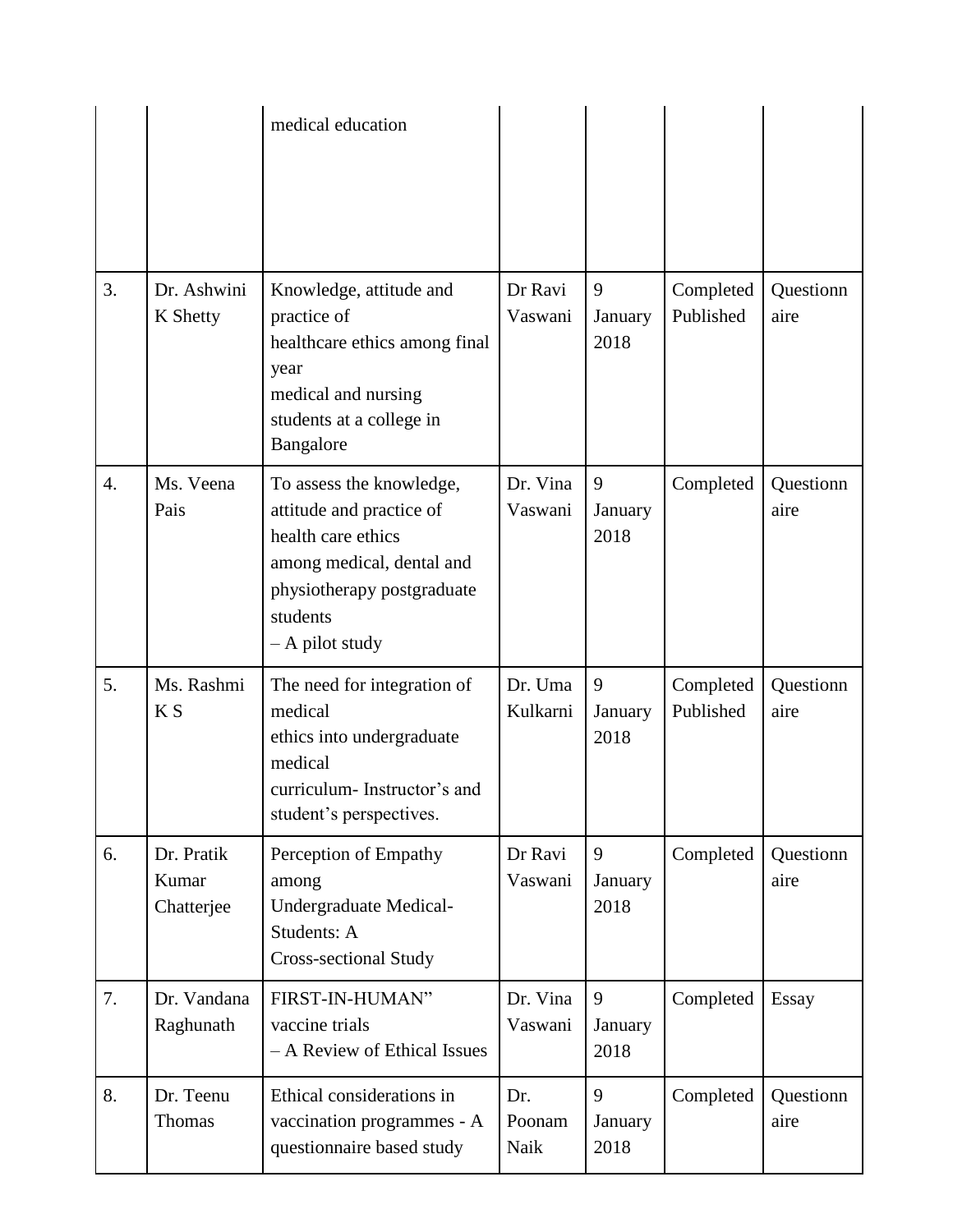| 9.  | Dr. Aparna<br>M                                                                                                 | Stigma and discrimination<br>among<br>healthcare professionals<br>against<br>people living with HIV: A<br>questionnaire study                            | Dr.<br>Poonam<br>Naik | 9<br>January<br>2018 | Completed              | Questionn<br>aire |
|-----|-----------------------------------------------------------------------------------------------------------------|----------------------------------------------------------------------------------------------------------------------------------------------------------|-----------------------|----------------------|------------------------|-------------------|
| 10. | To assess the<br>Dr. Sharanya<br>S<br>knowledge of informed<br>consent among health<br>professionals & patients |                                                                                                                                                          | Dr.<br>Poonam<br>Naik | 9<br>January<br>2018 | Completed              | Questionn<br>aire |
| 11. | Dr. Indu<br>Nair<br>Thereri                                                                                     | Assessment of<br>knowledge and attitude<br>of post graduate students<br>and interns on research<br>ethics in a dental institute<br>at Mangalore          | Dr. Uma<br>Kulkarni   | 9<br>January<br>2018 | Completed              | Questionn<br>aire |
| 12. | Dr.<br>Shivananda<br>S                                                                                          | Knowledge, awareness,<br>attitude<br>about research ethics among<br>the<br>faculty and post graduate<br>student of the medical &<br>dental professionals | Dr Ravi<br>Vaswani    | 9<br>January<br>2018 | Completed<br>Published | Questionn<br>aire |

|     |                              | in professional institution in<br>Karnataka                                                                                                             |                     |                      |           |
|-----|------------------------------|---------------------------------------------------------------------------------------------------------------------------------------------------------|---------------------|----------------------|-----------|
| 13. | Dr.<br>Raghavendra<br>U      | Evaluation of the Knowledge,<br>Attitude and Practice of<br>Principles<br>of bio-ethics among laboratory<br>technicians: A questionnaire<br>based study | Dr. Vina<br>Vaswani | 9<br>January<br>2018 | Completed |
| 14. | Dr. Sowmya<br>P <sub>D</sub> | Ethics of live surgeries: An<br>ophthalmologist's perspective                                                                                           | Dr. Uma<br>Kulkarni | 9<br>January<br>2018 | Completed |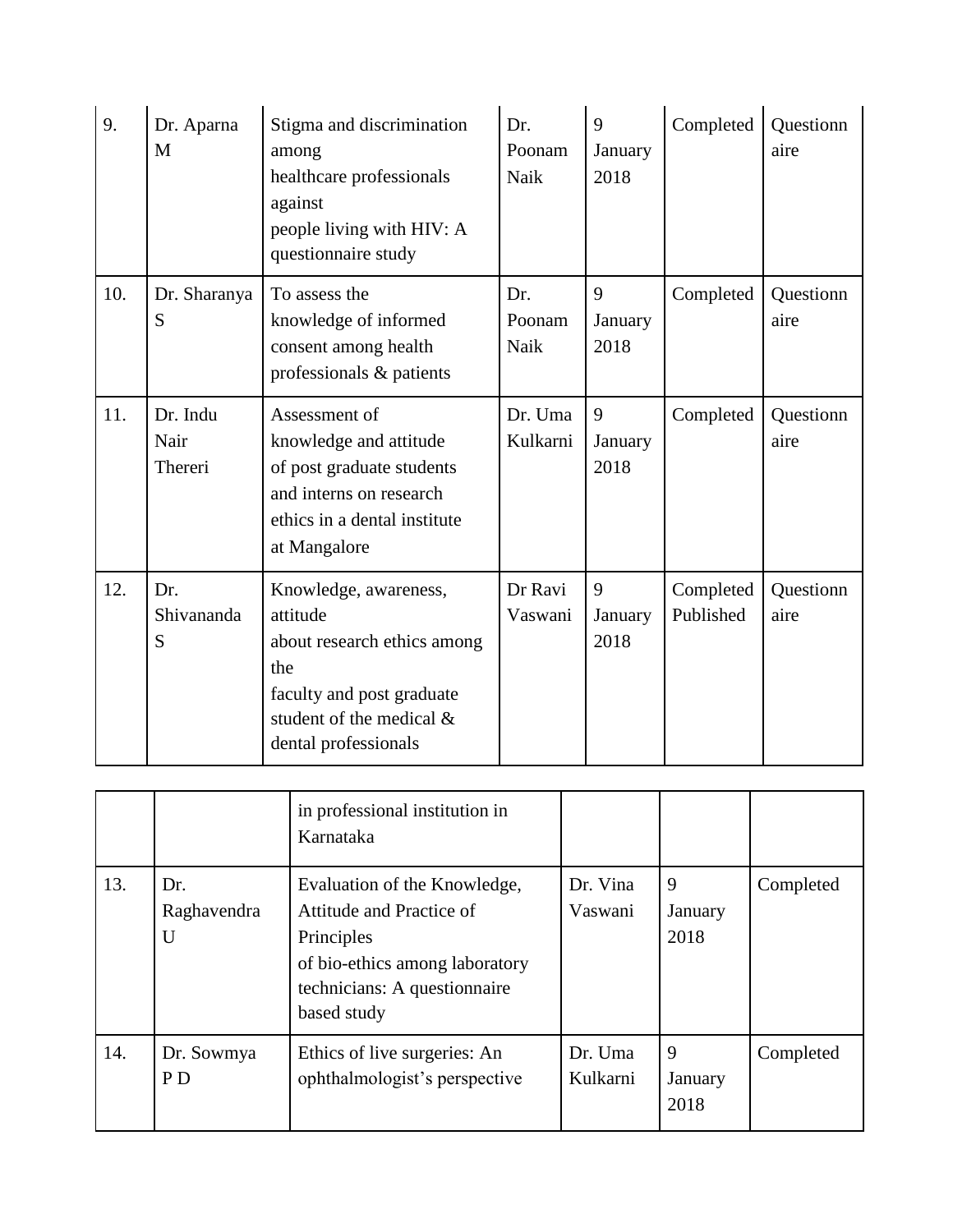| 15. | Dr. Shrestha | Ethical Decision making        | Dr Ravi |         | Completed |
|-----|--------------|--------------------------------|---------|---------|-----------|
|     | Shetty       | among dental professionals:    | Vaswani | January |           |
|     |              | A Vignette                     |         | 2018    |           |
|     |              | based survey in Mangalore City |         |         |           |
|     |              |                                |         |         |           |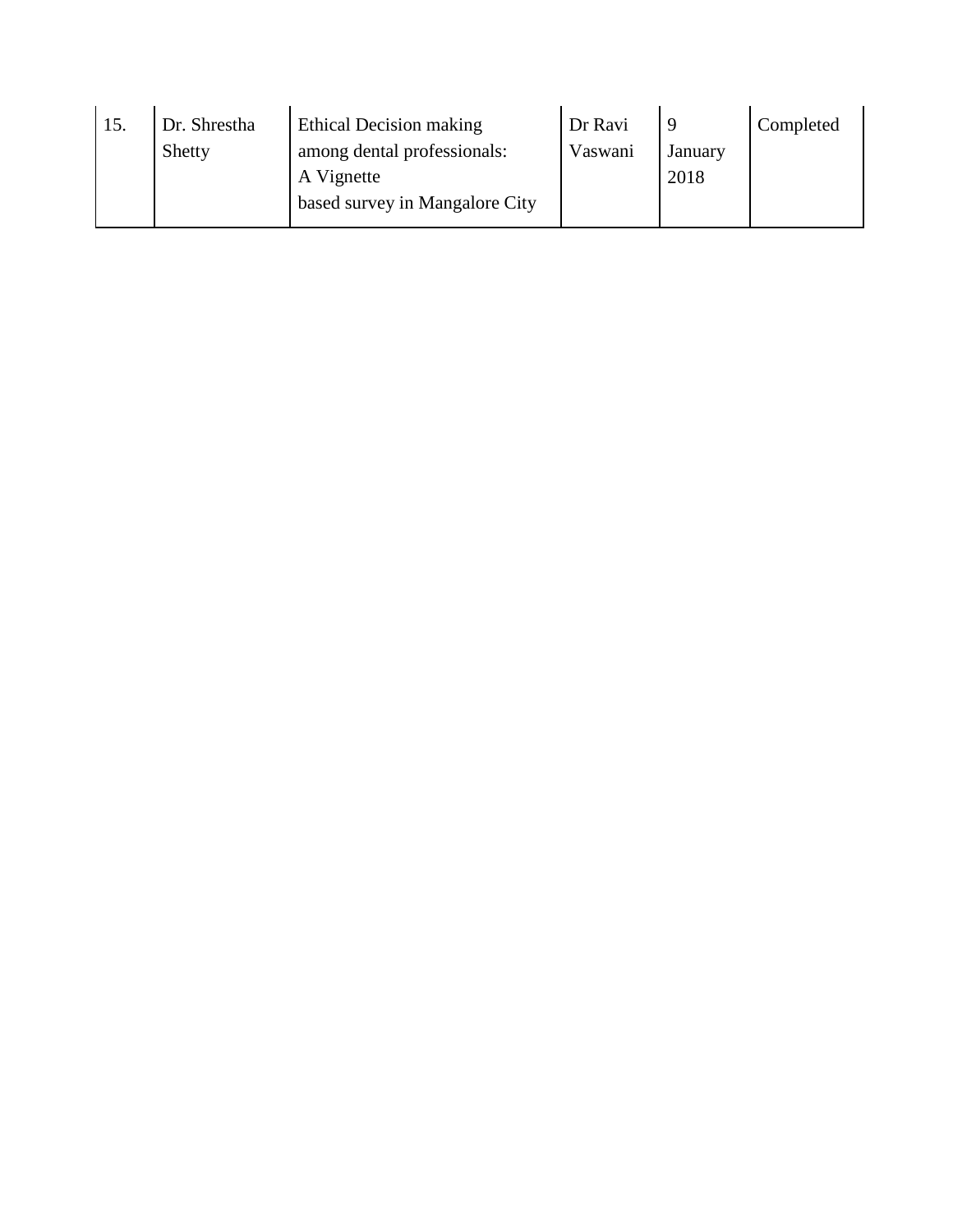| SL <sub>No.</sub> | Name                       | Project title                                                                                                                                                                                                                                                                         | Mentor             | Date of<br>joining   | <b>Status</b>                                |
|-------------------|----------------------------|---------------------------------------------------------------------------------------------------------------------------------------------------------------------------------------------------------------------------------------------------------------------------------------|--------------------|----------------------|----------------------------------------------|
| 1.                | Dr. Kavana G<br>Venkatappa | Assesing health system<br>responsiveness - A cross<br>sectional<br>study in Northern part of<br>Kerala                                                                                                                                                                                | Dr Ravi<br>Vaswani | 9<br>January<br>2019 | Completed                                    |
| 2.                | Dr. Meera<br>Jacob         | Evaluation of knowledge,<br>attitude and practices about<br>the attributes<br>of madical professionalism<br>among medical Interns, post<br>graduates &<br>teachers                                                                                                                    | Dr Uma<br>Kulkarni | 9<br>January<br>2019 | Completed                                    |
| 3.                | Dr. Megha<br>Rani          | Ethical Analysis of the "code<br>of<br>conduct for doctors in their<br>relationships with<br>pharmaceutical and allied<br>health sector industry", the<br>section 6.8 of Indian<br>Medical Council-<br>Professional conduct,<br><b>Etiquette and Ethics</b><br>Regulations,<br>2002". | Dr Ravi<br>Vaswani | 9<br>January<br>2019 | Will be<br>completing<br>in the year<br>2020 |
| $\overline{4}$ .  | Dr. Rakhi<br>Ghoshal       | Health systems response to<br>Domestic & partner violence<br>in<br>Low and middle income<br>countries                                                                                                                                                                                 | Dr Vina<br>Vaswani | 9<br>January<br>2019 | Completed                                    |
| 5.                | Dr. Bhanu R                | Exlporing the ethical issues<br>in the movie MY SISTER'S<br><b>KEEPER</b>                                                                                                                                                                                                             | Dr Uma<br>Kulkarni | 9<br>January         | Completed                                    |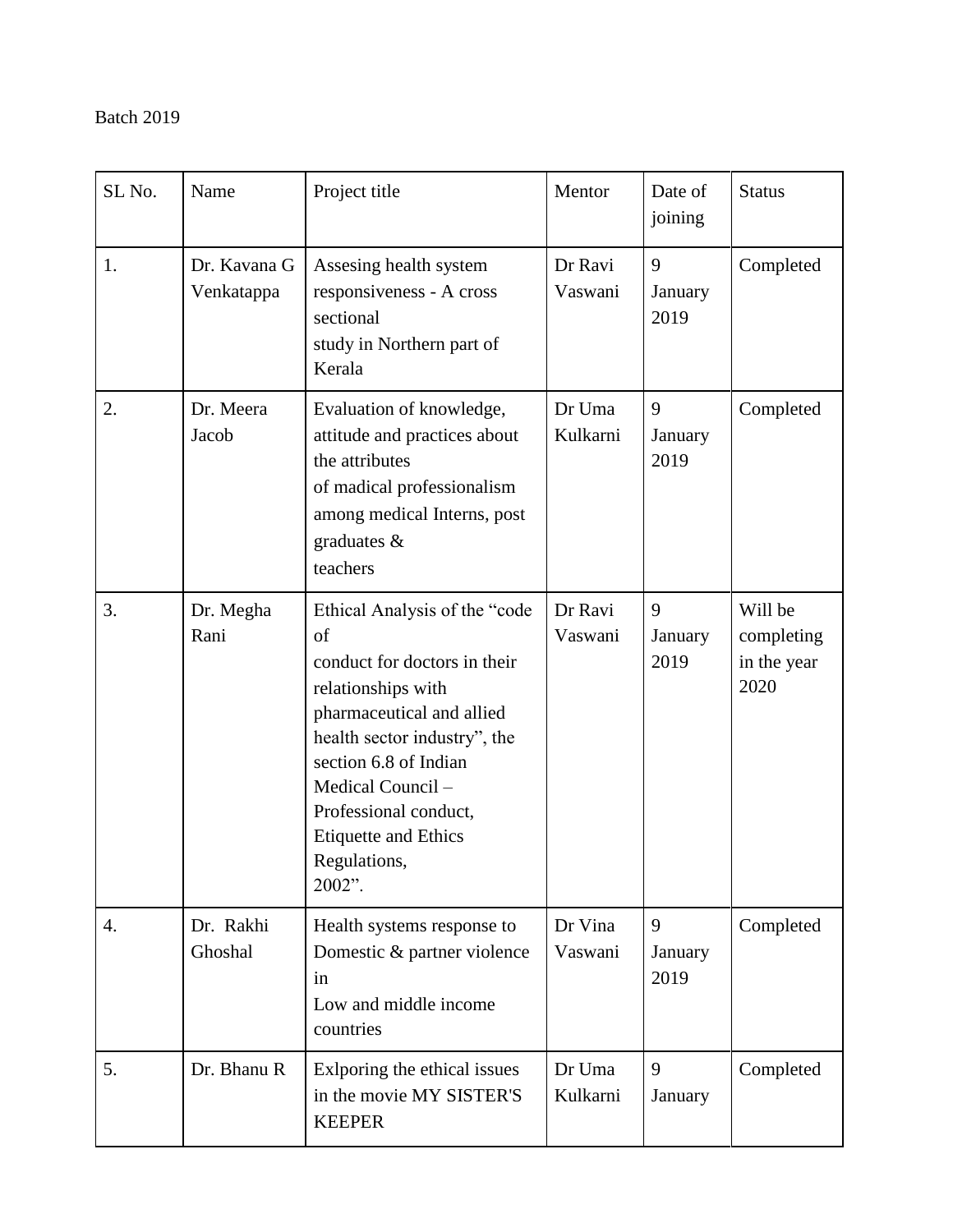|       |                          |                                                                                                                                                                                     | Dr Vina<br>Vaswani | 2019                 |           |
|-------|--------------------------|-------------------------------------------------------------------------------------------------------------------------------------------------------------------------------------|--------------------|----------------------|-----------|
| 6.    | Dr. Anne<br>D'Souza      | Diversity in the approach<br>of<br>teaching and assessing<br>ethics for<br>medical undergraduates: A<br>scoping review                                                              | Dr Vina<br>Vaswani | 9<br>January<br>2019 | Completed |
| 7.    | Dr. Imaad<br>Mohd Ismail | Knowledge attitute and<br>practice of<br>doctors regarding<br>authorship in<br>article publication: A<br>Cross sectional study<br>from Mangaluru, India                             | Dr Ravi<br>Vaswani | 9<br>January<br>2019 | Completed |
| $8$ . | Ms. Hima<br>Vivekanandan | Knowledge, Attitude &<br>practice of<br>Physiotherapy code of<br>ethics<br>among the<br>Physiotherapists in<br>clinical settings: A cross<br>sectional questionnaire<br>based study | Dr Ravi<br>Vaswani | 9<br>January<br>2019 | Completed |
| 9.    | Dr. Vinay G              | Knowledge and<br>attitude of medical<br>stidents of Khammam<br>towards the organ<br>donation: A<br>questionnaire based study                                                        | Dr Ravi<br>Vaswani | 9<br>January<br>2019 | Completed |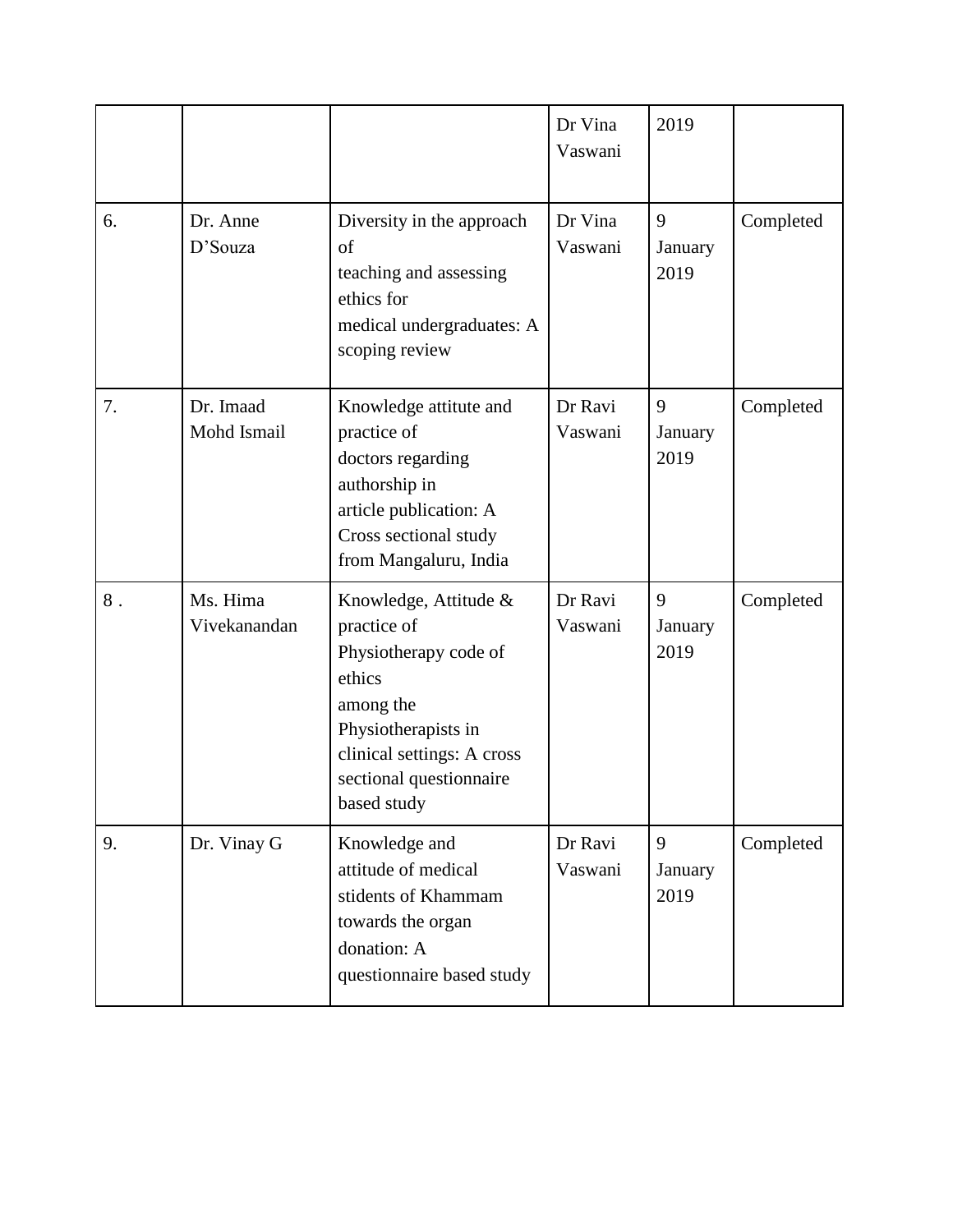| 10. | Dr. Mangala<br>Gowri           | Attitude of patients and<br>blood<br>donors towards the use of<br>residual<br>blood samples or stored<br>blood for research<br>purpose: An ethical<br>perspective | Dr Uma<br>Kulkarni   | 9<br>January<br>2019 | Will be<br>completing<br>in the year<br>2020 |
|-----|--------------------------------|-------------------------------------------------------------------------------------------------------------------------------------------------------------------|----------------------|----------------------|----------------------------------------------|
| 11  | Dr. Ashwini S<br>Shetty        | <b>Effectiveness of Informed</b><br>Consent in the present<br>context of<br><b>Cervical Screening</b><br>camps -A<br><b>Questionnaire Based</b><br>Study          | Dr Vina<br>Vaswani   | 9<br>January<br>2019 | Completed                                    |
| 12  | Dr.<br>Lakshminarayan<br>Sonde | Authorship: Attitude &<br>Practice of<br><b>Indian Dental Authors</b>                                                                                             | Dr<br>Poonam<br>Naik | 9<br>January<br>2019 | Completed                                    |
| 13. | Dr. Greeshma B<br>Kotian       | Ethical issues in<br>biobanking -<br>perspectives of lab<br>consultants of<br>a tertiary care hospital                                                            | Dr<br>Poonam<br>Naik | 9<br>January<br>2019 | Completed                                    |
| 14  | Dr. Vino Tito<br>Kurien        | Medical students attitude<br>towards<br>learning medical ethics in<br>the new<br>curriculum                                                                       | Dr<br>Poonam<br>Naik | 9<br>January<br>2019 | Completed                                    |
| 15  | Dr. Ancy R J                   | <b>Evaluation of</b><br>knowledge and<br>attitude regarding<br>dental<br>advertising among<br>dental practitioners and<br>teaching faculty                        | Dr<br>Poonam<br>Naik | 9<br>January<br>2019 | Completed                                    |

|  | in Mangalore. |  |  |
|--|---------------|--|--|
|  |               |  |  |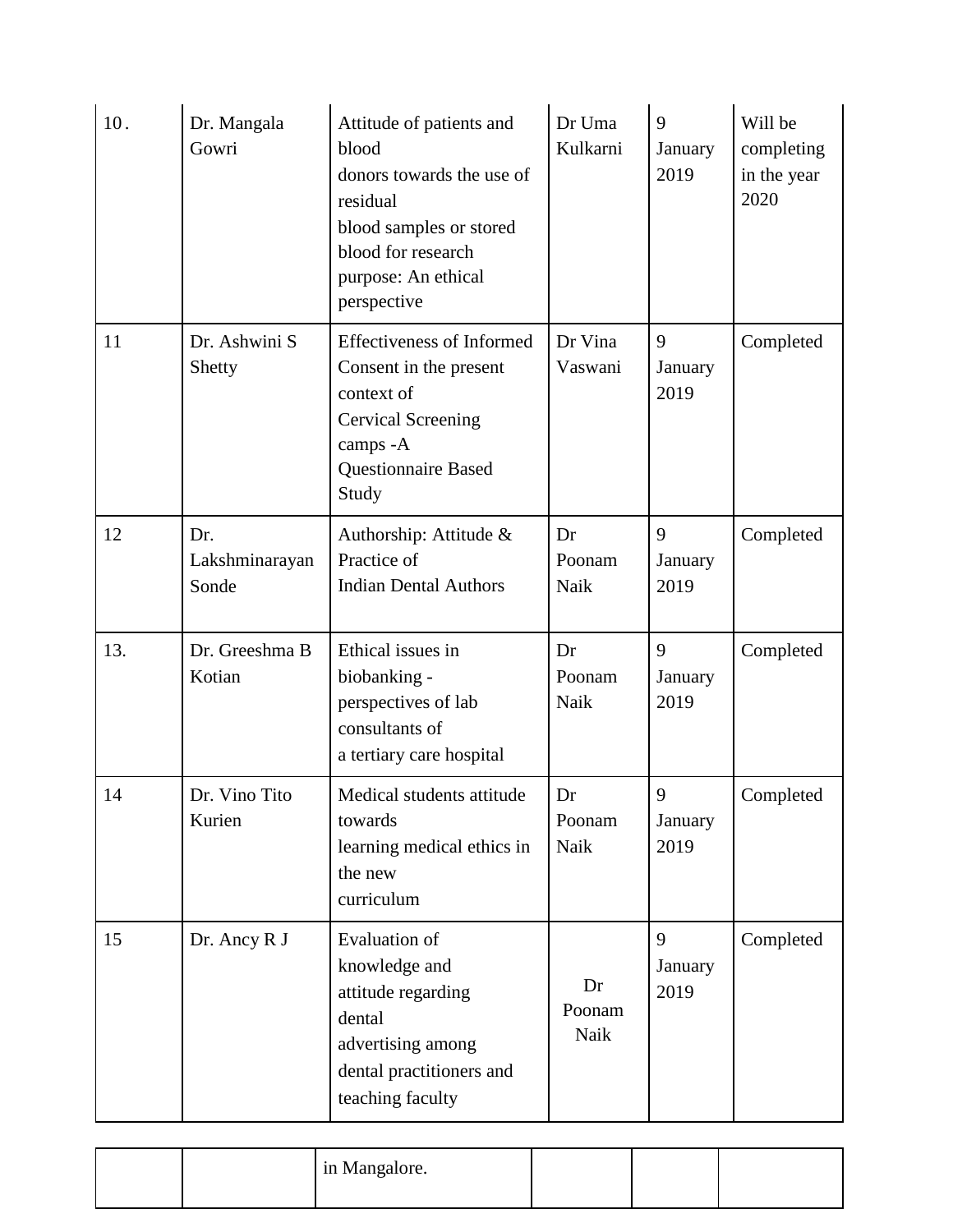| 16 | Dr. Soundarya<br>S<br>$\mathbf P$ | Plagiarism                                                              | Dr<br>Poonam<br>Naik    | 9<br>January<br>2019 | Completed in<br>the year 2020    |
|----|-----------------------------------|-------------------------------------------------------------------------|-------------------------|----------------------|----------------------------------|
| 17 | Dr. Rasheed<br>Minhaz             | Ethical conundrums with<br>the use<br>of advanced directives            | Dr<br>Poonam<br>Naik    | 9<br>January<br>2019 | Completed                        |
| 18 | Dr. Rashmi P<br>V                 | Perception of healthcare<br>professionals about end-<br>of-<br>lifecare | Dr<br>Grrishma<br>B     | 9<br>January<br>2019 | Completed                        |
| 19 | Dr. Aysha CM                      | MCI'S Publication for<br>promotion policy-A<br>literature review        | Dr Uma<br>Kulkarni      | 9<br>January<br>2019 | Completed<br>in the year<br>2020 |
| 20 | Dr. Arunendra<br>Vikram Singh     | Yet to Complete                                                         | Dr.<br>Poonam R<br>Naik | 9<br>January<br>2019 | Yet to<br>Complete               |
| 21 | Dr. Chaitanya<br>R Shetty         | Yet to Complete                                                         | Dr. Vina<br>Vaswani     | 9<br>January<br>2019 | Yet to<br>Complete               |
| 22 | Dr. Praneetha<br>D                | Yet to Complete                                                         | Dr. Uma<br>Kulkarni     | 9<br>January<br>2019 | Yet to<br>Complete               |
| 23 | Dr. Navyashree                    | Yet to Complete                                                         | Dr. Vina<br>Vaswani     | 9<br>January<br>2019 | Yet to<br>Complete               |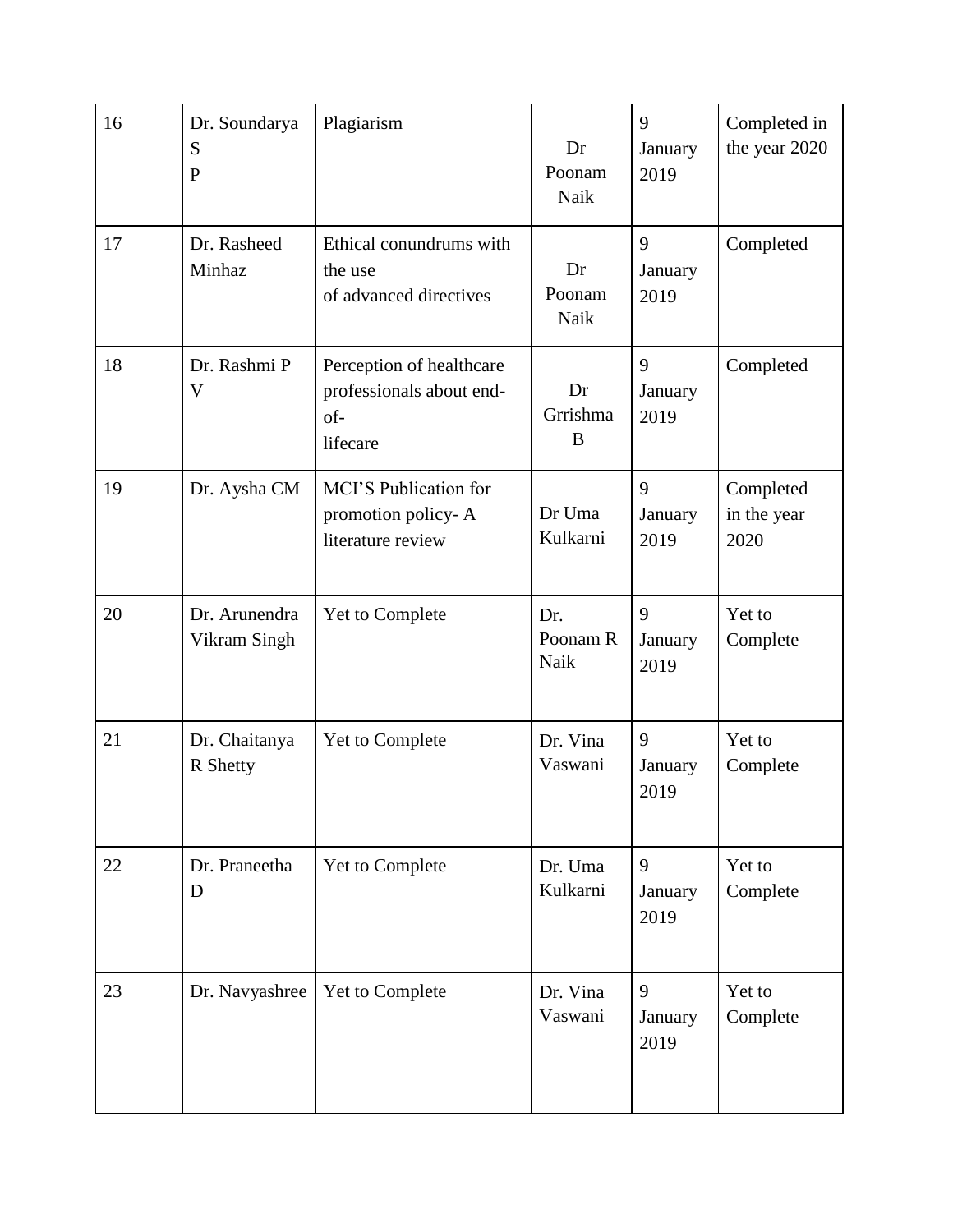| 24 | Dr. Sridevi K | <b>Yet to Complete</b> | Dr. Uma<br>Kulkarni | <sup>Q</sup><br>January | Yet to<br>Complete |
|----|---------------|------------------------|---------------------|-------------------------|--------------------|
|    |               |                        |                     | 2019                    |                    |
|    |               |                        |                     |                         |                    |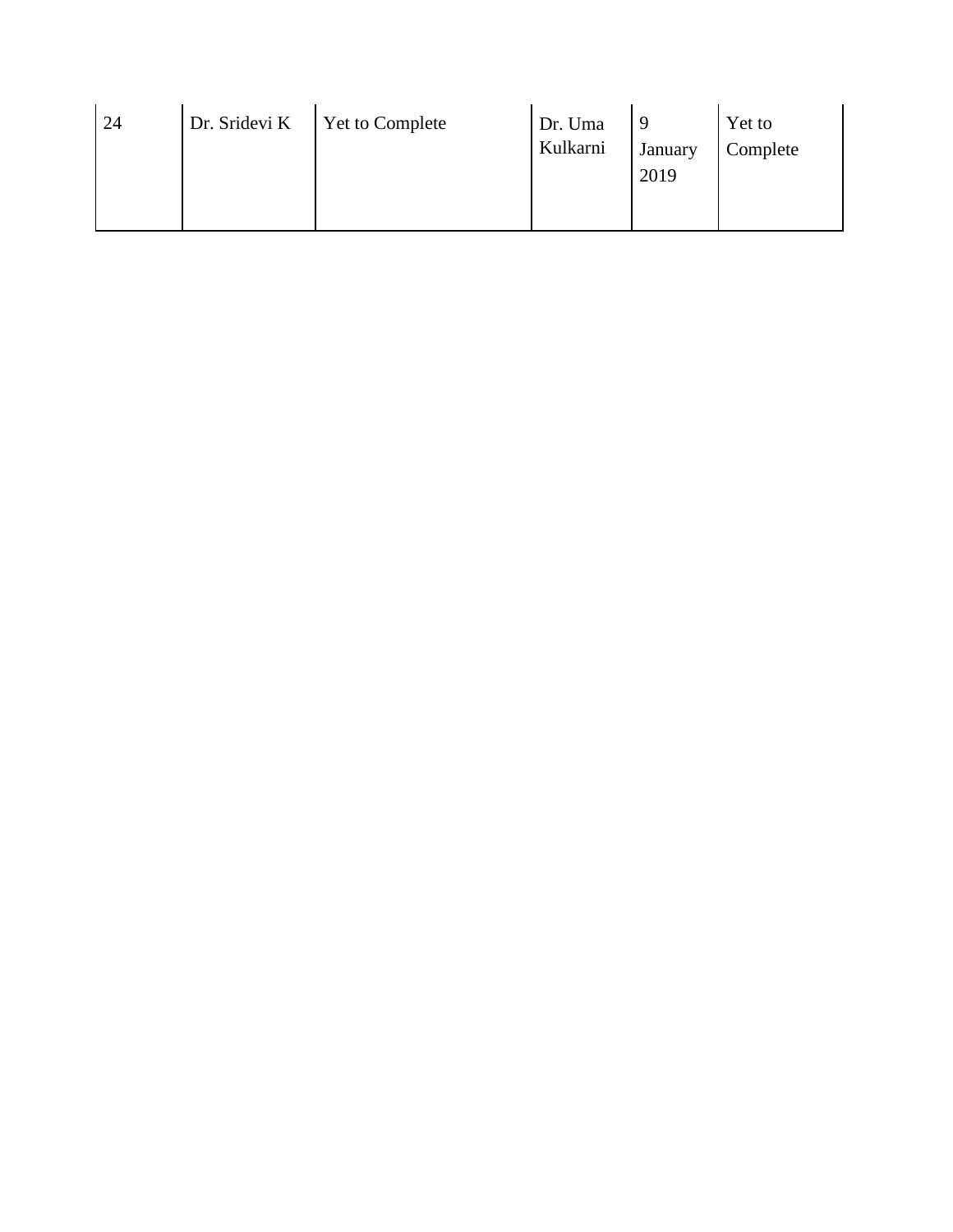| S1.no | Student                                 | Project title                                                                                                                                                                                                      | Mentor                         | Date of<br>joining   | <b>Status</b> |
|-------|-----------------------------------------|--------------------------------------------------------------------------------------------------------------------------------------------------------------------------------------------------------------------|--------------------------------|----------------------|---------------|
| 1.    | Dr. Dinesh P V                          | A cross sectional study to<br>assess<br>the adequacy of a written<br>informed consent for<br>surgical procedures among<br>in-patients in a tertiary<br>care teaching hospital in<br>Dakshina Kannada,<br>Karnataka | Dr Imaad<br>Mohammed<br>Ismail | 9<br>January<br>2020 | Completed     |
| 2.    | Ms. Angu Bala<br>Ganesh K S V           | Literature review on national<br>and<br>international guidelines on<br>procurement of<br>cadaver for<br>academics and<br>research                                                                                  | Dr. Vina<br>Vaswani            | 9<br>January<br>2020 | Completed     |
| 3.    | Mr.<br>Mallikarjuaiah<br>H <sub>S</sub> | Awareness and knowledge<br>among physiotherapist about<br>ethical principles as per<br>world physiotherapy -a<br>cross sectional study                                                                             | Dr Poonam<br>R Naik            | 9<br>January<br>2020 | Completed     |

| 4. | Ms. Kandula<br>Prameela Rani | Evaluation of the knowledge,<br>attitude and practice of<br>healthcare<br>professionals and Health<br>science students regarding the<br>Ethical issues for the<br>treatment of Tuberculosis /<br>Multidrug Resistance TB<br>/Extensive drug resistance TB | Dr Poonam<br>R Naik | 9<br>January<br>2020 | Completed |
|----|------------------------------|-----------------------------------------------------------------------------------------------------------------------------------------------------------------------------------------------------------------------------------------------------------|---------------------|----------------------|-----------|
|    |                              | in 3 hospitals in                                                                                                                                                                                                                                         |                     |                      |           |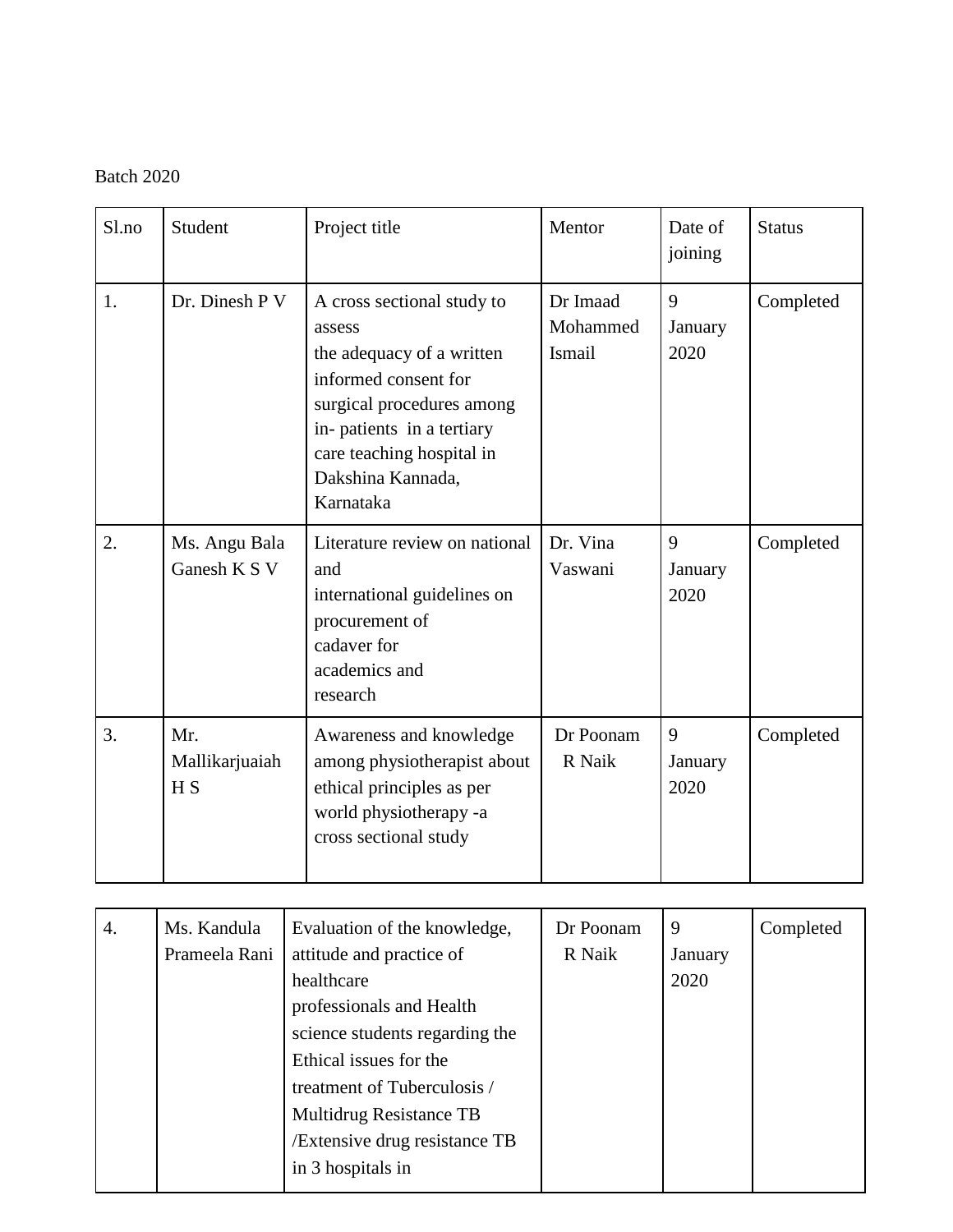|    |                                | Vijayawada/Mangalore.                                                                                                                        |                     |                      |           |
|----|--------------------------------|----------------------------------------------------------------------------------------------------------------------------------------------|---------------------|----------------------|-----------|
| 5. | Dr. Arathi K                   | Assessment of Knowledge and<br>Attitude towards biobanking<br>amongst the general public<br>and their willingness to<br>donate biospecimens. | Dr. Vina<br>Vaswani | 9<br>January<br>2020 | Completed |
| 6. | Dr. Arvind<br>Karikal          | Ethical dilemma of patient<br>choices in cancer therapy-<br>refusal<br>of treatment/moral<br>distress among surgeons<br>Dr Uma Kulkarni      | Dr Uma<br>Kulkarni  | 9<br>January<br>2020 | Completed |
| 7. | Dr. M Vijaya<br>Nirmala        | Ethical issues in Pre-marital<br>Health Counseling.                                                                                          | Dr Uma<br>Kulkarni  | 9<br>January<br>2020 | Completed |
| 8. | Mr. Hemaraja<br>Nayaka S       | Over The Counter<br>(OTC) Hearing Aids<br>& Ethical<br>considerations of Hearing<br>Aids dispensing in<br>Audiological practice              | Dr. Ravi<br>Vaswani | 9<br>January<br>2020 | Completed |
| 9. | Dr. Amitha<br><b>Basheer N</b> | Knowledge and attitude of<br>dental<br>professionals about research<br>ethics in dental caries research.                                     | Dr.<br>Grrishma B   | 9<br>January<br>2020 | Completed |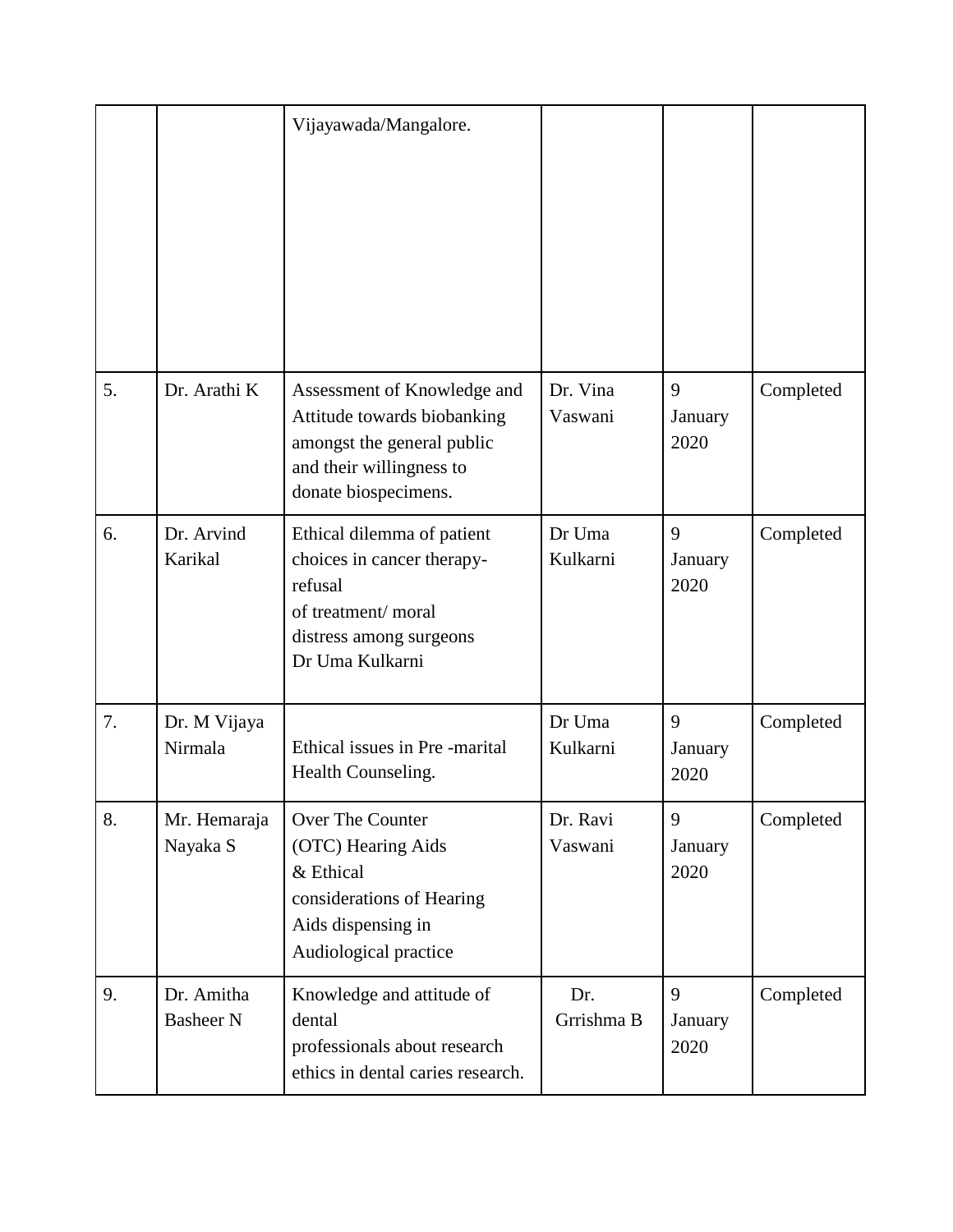| 10. | Dr. Pallavi<br>Ammu<br><b>Thomas</b> | Assessing the knowledge,<br>attitude<br>and practice of final year<br>undergraduate students and<br>interns of dental colleges in<br>Mangalore towards the<br>ethical aspects concerned<br>with endodontic instrument<br>fracture during Root canal<br>Treatment: A Questionnaire<br>based study | Dr Uma<br>Kulkarni  | 9<br>January<br>2020 | Completed |
|-----|--------------------------------------|--------------------------------------------------------------------------------------------------------------------------------------------------------------------------------------------------------------------------------------------------------------------------------------------------|---------------------|----------------------|-----------|
| 11. | Dr. Alfiya M                         | <b>Causes of Publication</b><br>ethics - why<br>Plagiarism                                                                                                                                                                                                                                       | Dr. Ravi<br>Vaswani | 9<br>January<br>2020 | Completed |
| 12. | Dr. Lydia S<br>Quadros               | The ethical issues in conducting<br>research on fetal cadavers and<br>tissues - A perspective of the                                                                                                                                                                                             | Dr. Vina<br>Vaswani | 9<br>January<br>2020 | Completed |

|     |                         | Anatomists of South India                                                                                                                        |                     |                      |                    |
|-----|-------------------------|--------------------------------------------------------------------------------------------------------------------------------------------------|---------------------|----------------------|--------------------|
| 13. | Dr. Gowtham<br>S        | Comparing Ethical regulation<br><sub>on</sub><br>Electronic health records<br>between<br>India and US                                            | Dr. Ravi<br>Vaswani | 9<br>January<br>2020 | Yet to<br>complete |
| 14. | Dr. Roshni R S          | Knowledge and attitude of<br>dental<br>postgraduates about ethical<br>issues<br>in teledentistry.                                                | Dr.<br>Grrishma B   | 9<br>January<br>2020 | Completed          |
| 15. | Dr. Subhashree<br>Nandy | The title of my project is<br>'Ethical concerns in accessing<br>healthcare<br>and public facilities<br>by transgender<br>persons in<br>Mangaluru | Dr. Vina<br>Vaswani | 9<br>January<br>2020 | Completed          |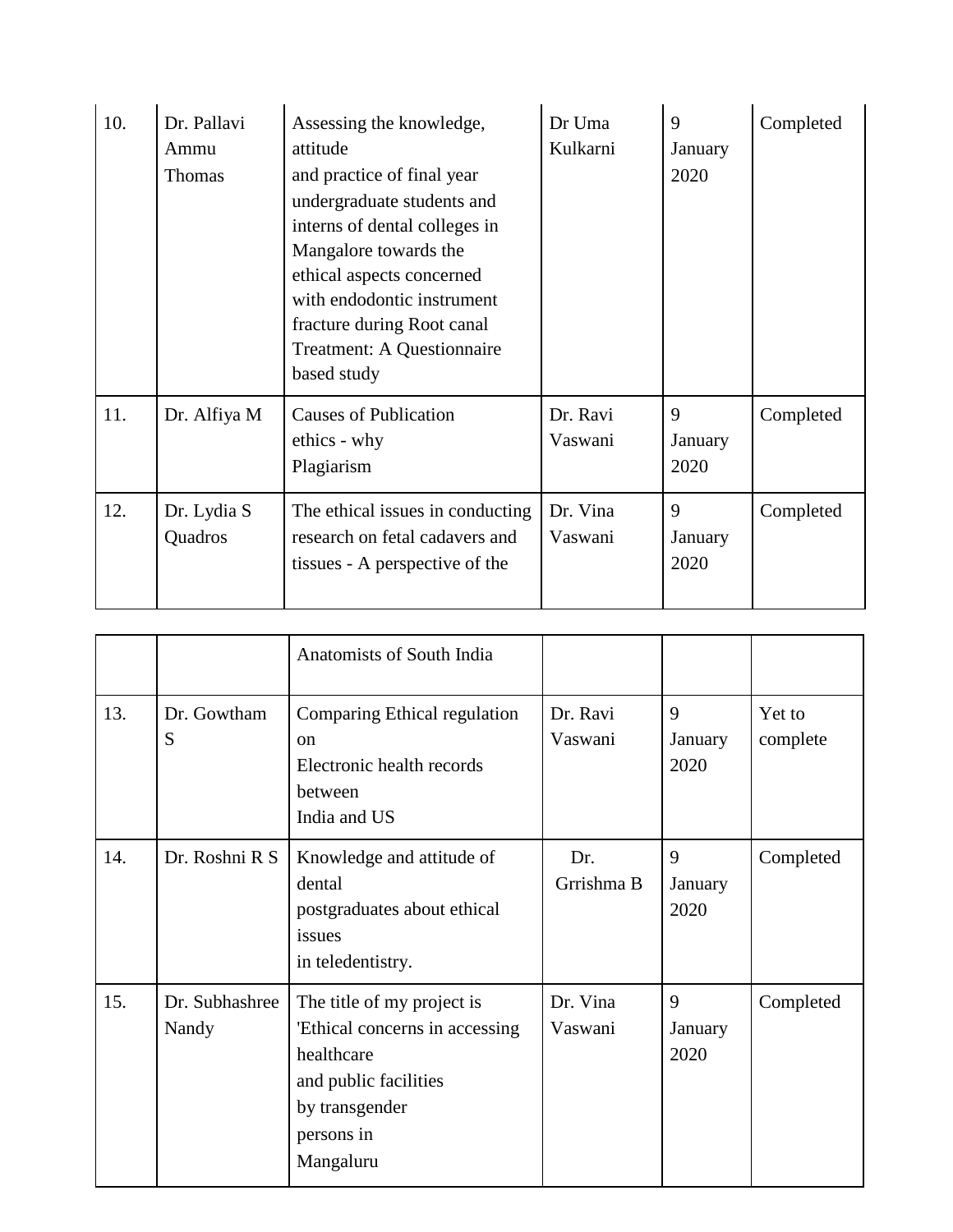| 16. | Dr. Basma<br>Reema | Assessment of knowledge and<br>attitude about plagiarism in<br>research among<br>medical<br>postgraduates.                                                                 | Dr Poonam<br>R Naik | 9<br>January<br>2020 | Completed |
|-----|--------------------|----------------------------------------------------------------------------------------------------------------------------------------------------------------------------|---------------------|----------------------|-----------|
| 17. | Dr. M Sandhya      | Knowledge, attitude and<br>Practices of the medical<br>council<br>of India's code of ethics<br>in medical practitioners<br>of Vizianagaram town,<br>Andhra Pradesh, India. | Dr Uma<br>Kulkarni  | 9<br>January<br>2020 | Completed |

| Sl.no | Student                              | Project title                                                                                                                                                  | Mentor              | Date of<br>joining    | <b>Status</b> |
|-------|--------------------------------------|----------------------------------------------------------------------------------------------------------------------------------------------------------------|---------------------|-----------------------|---------------|
| 1.    | <b>Shilpa Dugani</b><br><b>Burji</b> | <b>Ethical issues in</b><br>physiotherapy clinical<br>practices before and after<br><b>COVID 19 lockdown</b>                                                   | Dr. Ravi<br>Vaswani | 8<br>February<br>2021 | Completed     |
| 2.    | <b>Uppu Praveen</b>                  | <b>Ethical Issues in Research</b><br><b>Paper Publications-A</b><br><b>Review based on available</b><br><b>Literature</b>                                      | Dr. Uma<br>Kulkarni | 8<br>February<br>2021 | Completed     |
| 3.    | Athira<br>Purushothaman              | <b>Knowledge Attitude and</b><br><b>Practice among Dentists in</b><br>Dakshina Kannada<br>regarding Ethical Concerns<br>on Extraction of Wrong<br><b>Tooth</b> | Dr. Poonam<br>Naik  | 8<br>February<br>2021 | Completed     |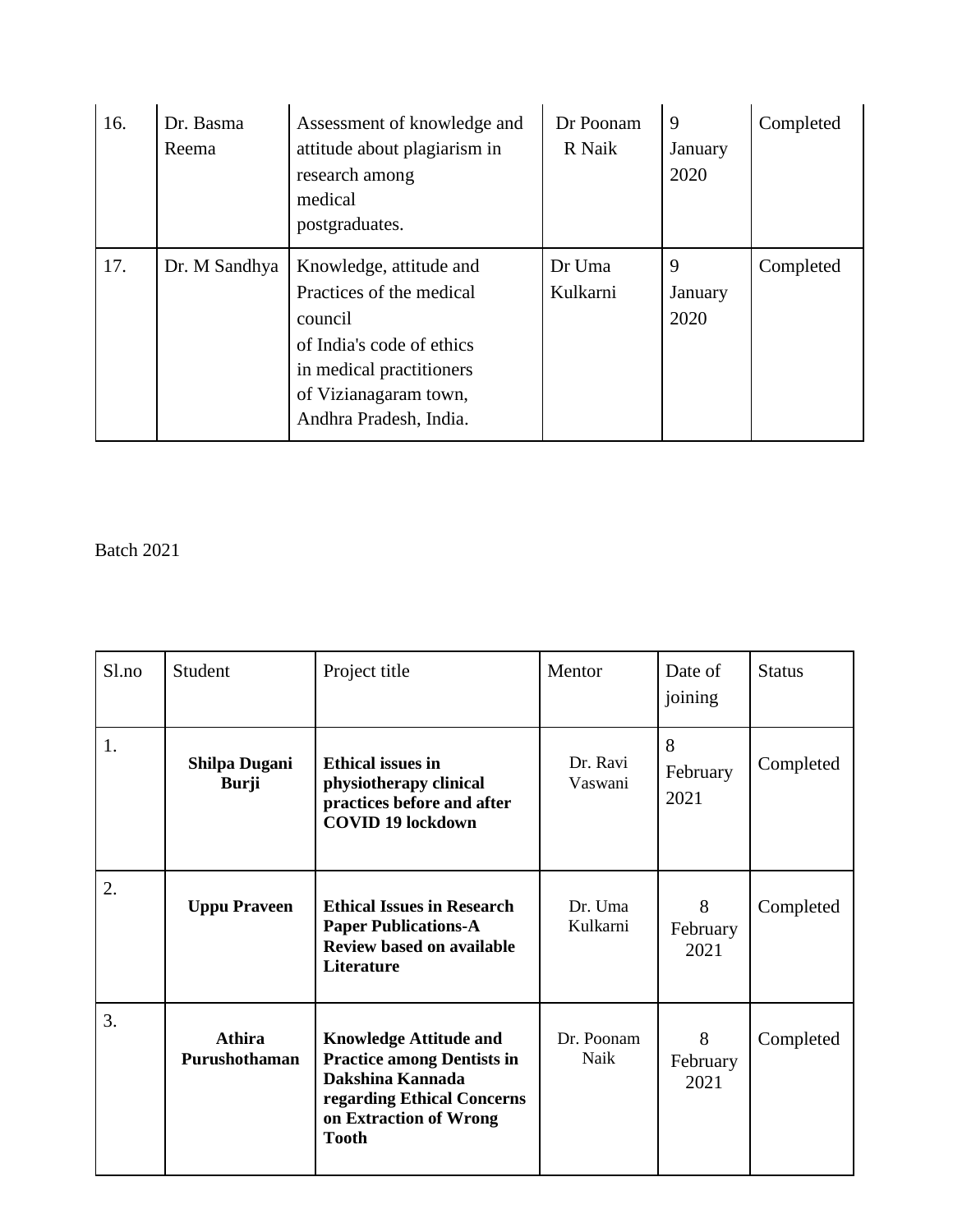| $\overline{4}$ . | <b>Hadi Raza</b>                       | Magnitude, reasons and<br>solutions for unpublished<br>research work among<br>dental faculties of a dental<br>college in Mangaluru, South<br>India.                  | Dr. Imaad<br>Mohammed<br>Ismail | 8<br>February<br>2021 | Completed |
|------------------|----------------------------------------|----------------------------------------------------------------------------------------------------------------------------------------------------------------------|---------------------------------|-----------------------|-----------|
| 5.               | Krishnaprakash.<br>G                   | <b>Dentists Knowledge,</b><br><b>Attitude and Practice</b><br>regarding Informed consent<br>process for Dental<br>photographs in Dental<br><b>College, Mangalore</b> | Dr. Imaad<br>Mohammed<br>Ismail | 8<br>February<br>2021 | Completed |
| 6.               | <b>Arvind Narain</b><br><b>Vaswani</b> | Ethics of oil-sand mining in<br>Canada- A case study in<br>business ethics                                                                                           | Dr. Vina<br>Vaswani             | 8<br>February<br>2021 | Completed |
| 7.               | <b>Naseel N Gurpur</b>                 | The ethical issues of<br>advance directives - Indian<br>perspectives                                                                                                 | Dr. Vina<br>Vaswani             | 8<br>February<br>2021 | Completed |
| 8.               | <b>Alphy George</b><br><b>Arattu</b>   | <b>Informed consent during</b><br>computer tomography<br>contrast study in India: A<br>scoping review                                                                | Dr. Ravi<br>Vaswani             | 8<br>February<br>2021 | Completed |
| 9.               | <b>Prithvi Shetty</b>                  | <b>Assessment of Burnout</b><br>syndrome among<br><b>Healthcare personnel post</b><br>Covid-19 outbreak using the<br>novel Burnout Assessment<br>tool (BAT).         | Dr. Uma<br>Kulkarni             | 8<br>February<br>2021 | Completed |